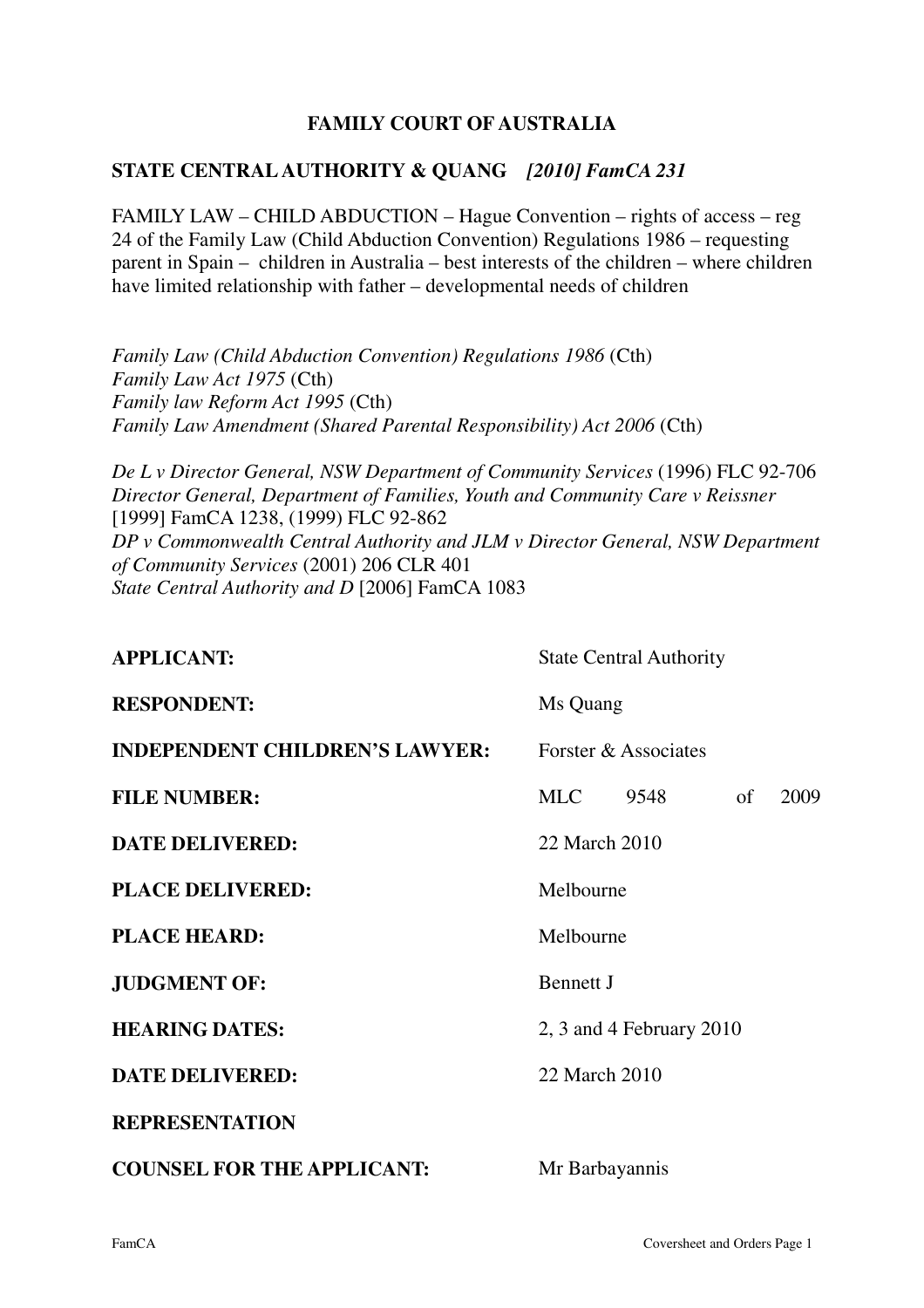## **SOLICITOR FOR THE APPLICANT:** Department of Human

**Services** 

#### **THE RESPONDENT:** In Person

Ms S Dowler

**COUNSEL FOR THE INDEPENDENT CHILDREN'S LAWYER:** 

#### **SOLICITOR FOR THE INDEPENDENT CHILDREN'S LAWYER:**

Forster & Associates

# **ORDERS**

- 1. That the mother and the father, Mr G, have joint parental responsibility for the children L born … August 2005 and C born … January 2007.
- 2. That the children live with the mother.
- 3. That the mother and the father do all acts and things necessary for the children to communicate with the father on a weekly basis by electronic means with such telephone line, video conferencing or webcam facility being initiated by the father.
- 4. That in 2011 the father spend time with the children, in Australia, for three weeks, as follows:
	- a. In the first week:
		- i. On day one, for a period of 3 hours in the presence of the mother;
		- ii. On day two and three, for 5 hours each day with the mother to be in partial attendance and the periods of her absence from the children and the father to be a matter within her discretion having regard to the apparent comfort of the children;
		- iii. On days four and five, for 6 hours each day, with the mother to be in partial attendance at her discretion having regard to the apparent comfort of the children.
		- iv. As may otherwise be agreed between the father and the mother from time to time.
	- b. In the second week:
		- i. On day one, for 8 hours;
		- ii. On day two, from 12 noon until 12 noon on day three;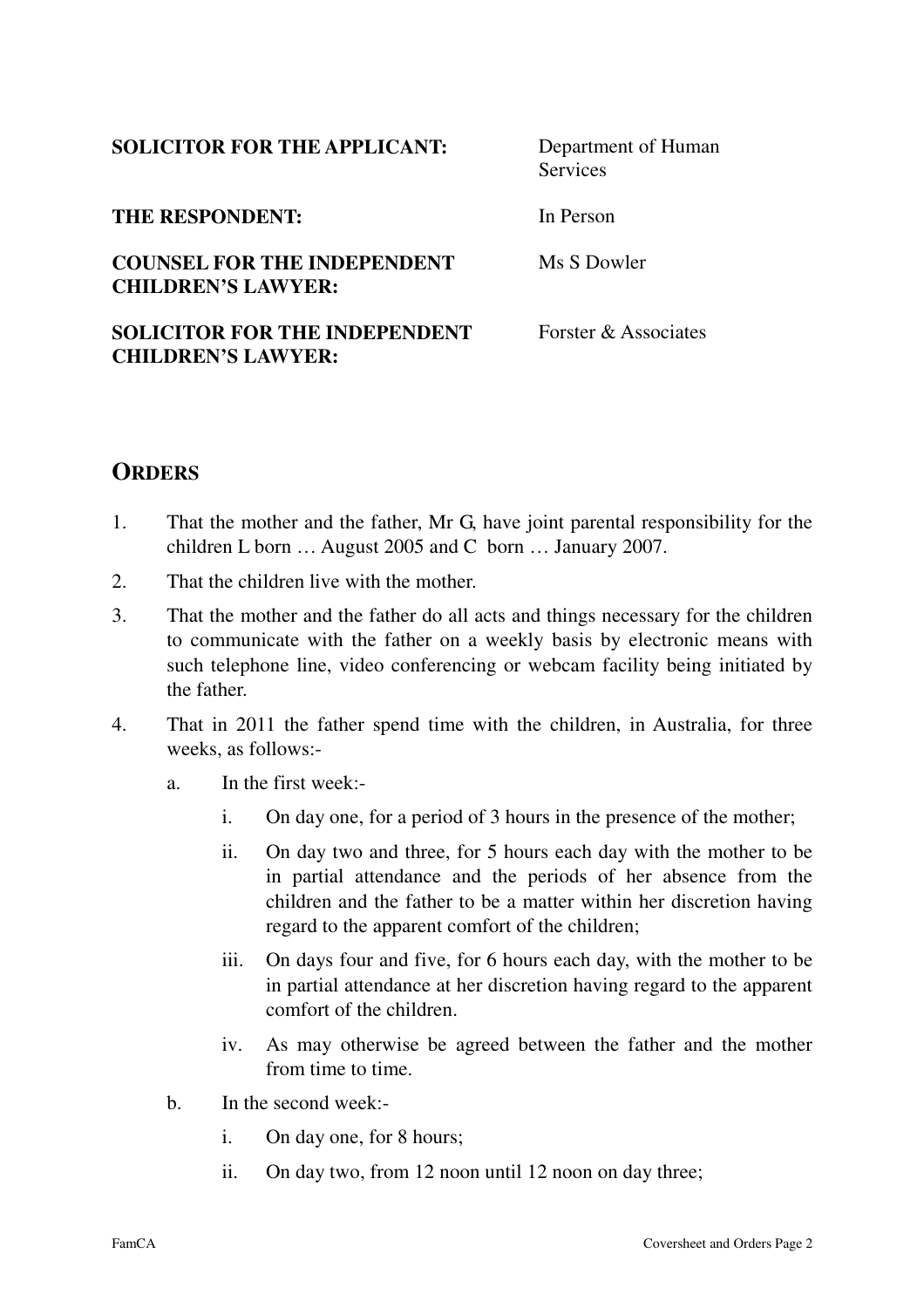- iii. On day four, from 12 noon until 12 noon on day five;
- iv. As may otherwise be agreed between the father and the mother from time to time.
- c. In the third week:
	- i. On day one, from 10.00 a.m. until 4.00 p.m. on the third day;
	- ii. On day four, from 10.00 a.m. until 4.00 p.m. on the sixth day;
	- iii. As may otherwise be agreed between the father and the mother from time to time.
- 5. That in 2012 the father spend time with the children, in Australia, for three weeks, as follows:
	- a. In the first week:
		- i. On day one, for 8 hours;
		- ii. On day two, from 12 noon until 12 noon on day three;
		- iii. On day four, from 12 noon until 12 noon on day five;
		- iv. As may otherwise be agreed between the father and the mother from time to time.
	- b. In the second week:
		- i. On day one, from 10.00 a.m. until 4.00 p.m. on the third day;
		- ii. On day four, from 10.00 a.m. until 4.00 p.m. on the sixth day;
		- iii. As may otherwise be agreed between the father and the mother from time to time.
	- c. In the third week:
		- i. On day one, from 10.00 a.m. until 4.00 p.m. on the third day;
		- ii. On day four, from 10.00 a.m. until 4.00 p.m. on the sixth day;
		- iii. As may otherwise be agreed between the father and the mother from time to time.
- 6. That commencing in 2013, the father spend time with the children, in Australia, for three weeks per calendar year, as follows:
	- a. In the first week:
		- i. On day one, from 10.00 a.m. until 4.00 p.m. on the third day;
		- ii. On day four, from 10.00 a.m. until 4.00 p.m. on the sixth day;
		- iii. As may otherwise be agreed between the father and the mother from time to time.
	- b. In the second and third week:-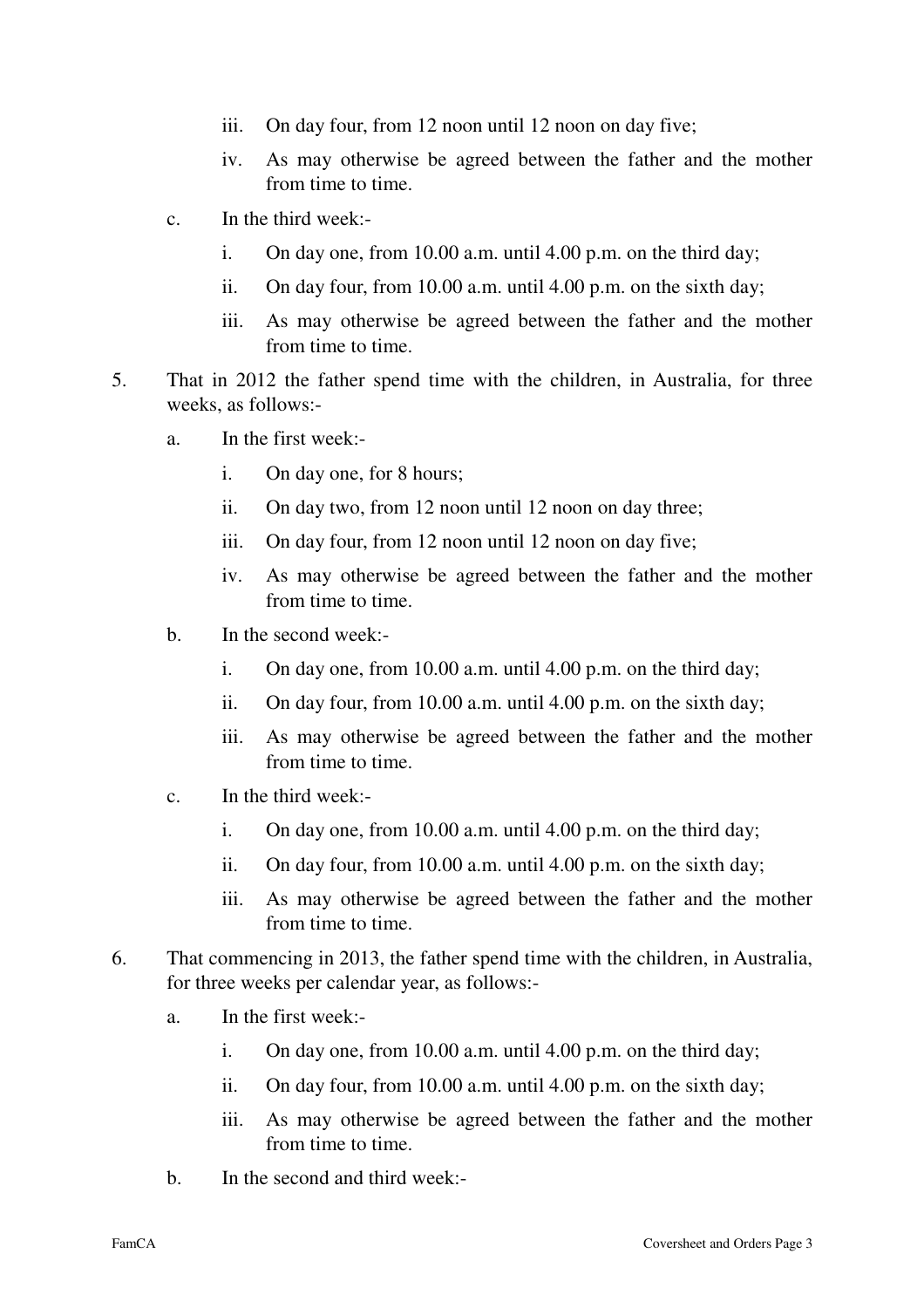- i. On day one from 10.00 a.m. until 4.00 p.m. on the fifth day;
- ii. As may otherwise be agreed between the father and the mother from time to time.
- 7. That the father facilitate the children placing a telephone call to the mother each morning following an overnight period of spending time with the father or in accordance with the reasonable requests of the children (or either of them) to do so.
- 8. That unless otherwise specified in this order:
	- a. Time expressed to be in the presence of the mother can be in the presence of the mother or her sister or such person who may be agreed between the mother and father from time to time;
	- b. Time expressed to occur with no mention of the mother being present is intended to be without the mother being present;
	- c. Where time is expressed to be of some hours duration, the commencement time is to be as agreed between the mother and the father and, in the absence of agreement, to commence at 10.00 a.m.;
	- d. Whether the father's wife is to attend for some or all of the time spent by the children with the father is a matter within the discretion of the father;
- 9. That the father provide to the mother not less than 90 days prior notice in writing of the dates and time on which he will travel to Australia to spend time with the children including:
	- a. A copy of his itinerary showing the carrier and his date or arrival and departure;
	- b. The date upon which he wishes to commence spending time;
	- c. The address and telephone number of his accommodation;
	- d. The number of the mobile telephone service at which he can be contacted in Australia.
- 10. That the mother be responsible for and pay to the father, so that such funds are accessible by the father whilst he is in Australia:
	- a. An amount equivalent to one half of the cost of the father's return economy class airfare from Spain to Australia once each year;
	- b. A contribution to the father's accommodation costs at the rate of \$100 per night for a maximum of 21 days –

 such money to be paid either in cash to the father on the first day of the children spending time with him and duly receipted or be paid not less than 4 days prior to his scheduled departure from Spain into a bank account or credit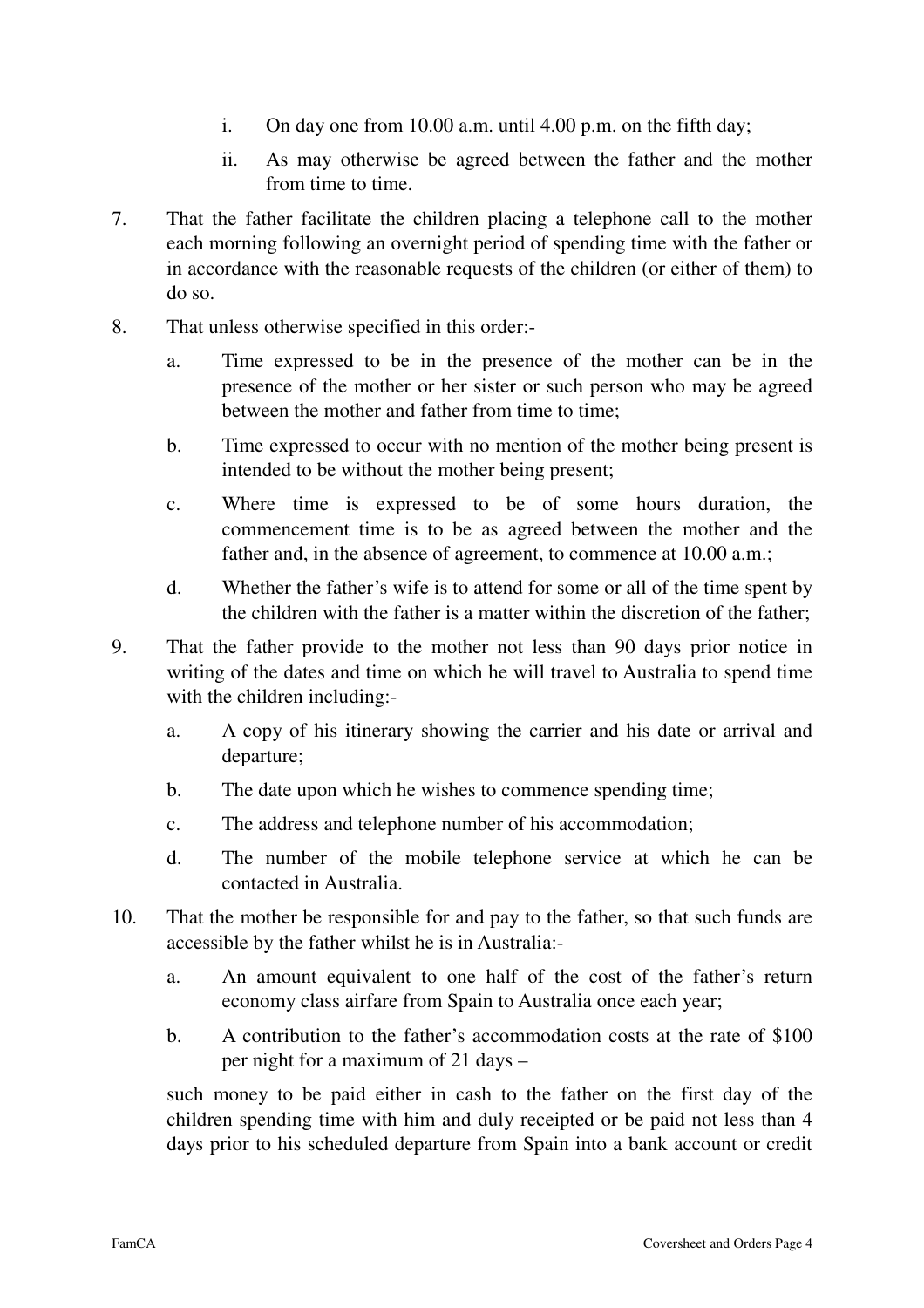card facility nominated by the father to the mother for which payment the mother must produce a receipt.

- 11. That if the father is able to travel to Australia on more than one occasion each calendar year, he spend such time as is agreed with the children and, absent agreement, as ordered by the court.
- 12. That the father may nominate any dates for his visit to Australia each year save for the week prior to the commencement of any school year for either child and the first two weeks of the school year of either child. Otherwise, if the children are supposed to attend school during the father's visit to Australia, it shall be a matter within the father's discretion as to whether or not the children do so.
- 13. That the independent children's lawyer make all necessary enquiries to determine whether there is tuition in Spanish culture, customs and language available at an appropriate level for the children, which is not further than a one hours drive from the mother's residence and notify the mother of same. If there is no Spanish school(s), the independent children's lawyer notify the father and mother accordingly.
- 14. That the mother do all acts and things necessary to ensure that:
	- a. As soon as practicable the children are enrolled in Spanish school at an age appropriate level for tuition in Spanish culture and customs;
	- b. As soon as practicable the children are enrolled in Spanish school at an age level appropriate for Spanish language tuition;
	- c. The father is informed promptly of any significant injury to the children (or either of them) and, if they are admitted as inpatients to a hospital, the mother provide the father with contact details for the doctor and how the child may be contacted.
	- d. The father receives school photos and reports;
	- e. The proper officer of any school or child acre facility attended by the children (or either of them) have a copy of this Order;
	- f. The father is informed as soon as practicable of the dates of school term or long summer school vacation holidays for the children (or either of them).
- 15. That the mother and the father inform each other and keep each other informed of any change to his/her residential address and contact details.
- 16. That I reserve liberty to each party and the mother to apply in relation to implementation of this Order and direct that any such application may be returnable before me as soon as practicable.
- 17. That the independent children's lawyer be discharged one month from this date or, in the event a Notice of Appeal is filed, on determination of the appeal.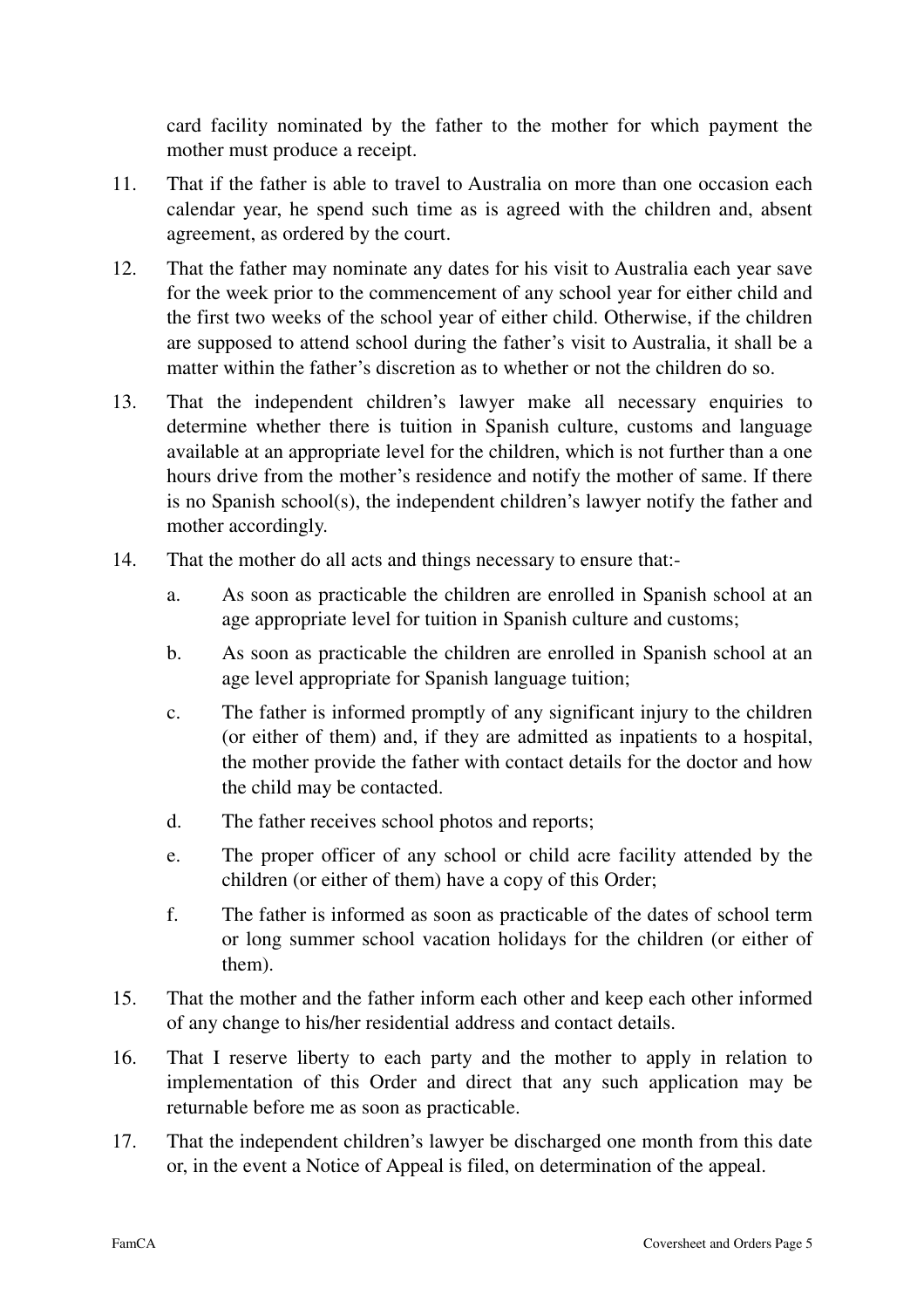- 18. That if either parent initiates further proceedings in this Court in relation to the children, each party is at liberty to seek to have that application listed for mention before myself for directions if I am reasonably available and to do so by contacting my Associate, telephone … or email …, with their details. If I am not reasonably available the matter be referred to the Hague Registrar for enquiries to be made of the Chief Justice or otherwise.
- 19. That all extant applications be otherwise dismissed.

#### *IT IS DIRECTED:*

20. That these proceedings be removed from the list of matters awaiting finalisation.

#### *IT IS FURTHER ORDERED:*

- 21. That pursuant to Rule 19.50 of the Family Law Rules this matter reasonably required the attendance of Counsel.
- 22. That pursuant to s.62B and s.65DA(2), of the *Family Law Act* 1975, the particulars of the obligations these orders create and the particulars of the consequences that may follow if a person contravenes these orders, and details of who can assist parties adjust to and comply with an order, are set out in the document entitled "Family Law Courts Fact Sheet" a copy of which is annexed to these orders.

**IT IS NOTED** that publication of this judgment under the pseudonym *State Central Authority & Quang* is approved pursuant to s 121(9)(g) of the *Family Law Act 1975* (Cth)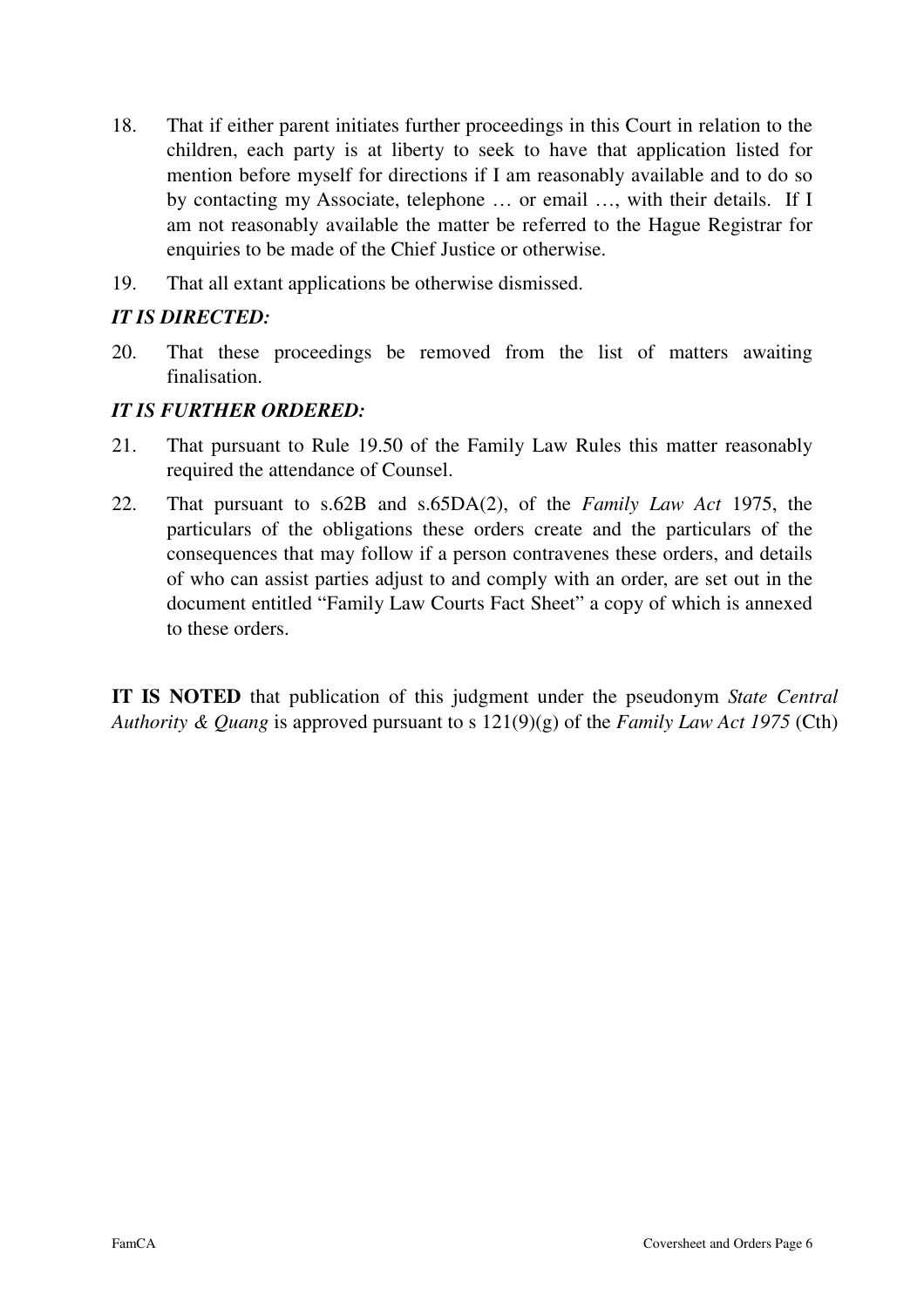## FAMILY COURT OF AUSTRALIA AT MELBOURNE

#### FILE NUMBER: MLC 9548 of 2009

#### **STATE CENTRAL AUTHORITY**  Applicant

And

**MS QUANG**  Respondent

And

## **INDEPENDENT CHILDREN'S LAWYER**

# **REASONS FOR JUDGMENT**

#### Introduction

- 1. The applicant State Central Authority, acting on the request of Mr G (the 'requesting parent' or 'the father'), seeks orders to facilitate his rights of access to the children L, who was born in Spain in August 2005 and C, who was born in Melbourne, Australia in January 2007.
- 2. The respondent to the proceedings is the mother of the children, Ms Quang.
- 3. The mother and the father resided together in Spain from about May 2004 to late October 2006. On 4 December 2006 the mother and father signed a regulatory agreement in Spain which formalised the parents' settlement about parenting and financial matters. The terms of the agreement were approved on 13 March 2007 by sentencing pursuant to the *Measures Regarding Children of De Facto Unions No 453/06* with the effect that the agreement has full force and effect in Spanish law.
- 4. In short compass, the agreement provides that the 'father [is] to have the children with him in Spain for a continuous period of 60 days per year,' the costs of which will be paid for equally by the parents. The father can, but is not obliged to, spend time with the children in Australia for 14 continuous days per year and to have telephone communication with the children twice per week.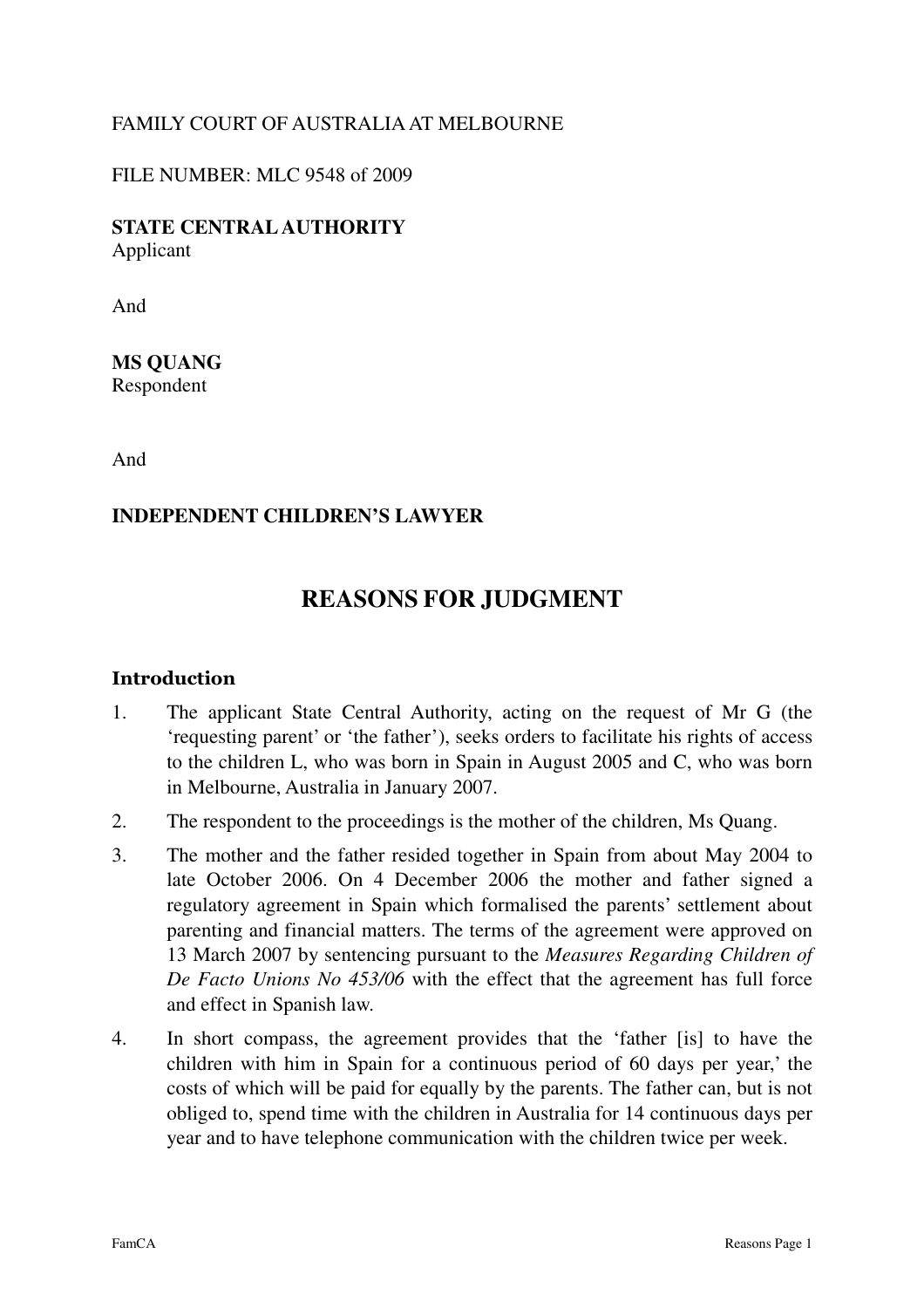- 5. The children have never gone to Spain to spend time with the father nor has the father spent time with the children in Australia (prior to coming to Australia for the purpose of these proceedings).
- 6. The applicant State Central Authority ('SCA'), seeks orders to ensure that the father's rights to contact and communications with the children can occur as is set out in the agreement. The mother opposes the application and, at least for the time being, opposes the father having any contact with the children in Spain.
- 7. As part of the court's preparation of this matter for trial, Ms Jean Forster, solicitor, was appointed as the independent children's lawyer. Section 68L of the *Family Law Act 1975* (Cth) ('the Act') provides that, in proceedings under the Hague Convention of 25 October 1980 on the Civil Aspects of International Child Abduction ('the 1980 Convention'), $1$  such representation should be ordered only in exceptional circumstances. My reasons for securing the independent representation of the children's interests were given on 26 October  $2009$ .<sup>2</sup> I incorporate those reasons into these reasons. Accordingly, I do not repeat my previous discussion as to applicable law, including how Article 21 of the 1980 Convention has been implemented into our domestic law and the considerations which are relevant to the exercise of my discretion to make parenting orders as sought by the applicant SCA.
- 8. The parties agreed to a private mediation of the dispute following delivery of the family report. The mediation was convened by the deputy manager of child dispute services on 27 January 2010. It was not successful.

# Terminology

9. I will deal briefly with terminology used by this court in parenting matters as opposed to the language of the Convention which has been adopted by all party states. I have described the father's entitlement to see the children as the right to "spend time with". There have been certain amendments to our domestic law since Australia implemented the 1980 Convention. Until 1995, the meaning in the 1980 Convention of the term "access" was the same as the meaning of that term in our domestic legislation. On 11 June 1996*,* the *Family Law Reform Act 1995* (Cth) came into effect and what was previously referred to in our domestic law as "access" became known as "contact". More recently, the *Family Law Amendment (Shared Parental Responsibility) Act 2006* (Cth) effected further amendments to our domestic law. Now, all non-financial orders in relation to children are called "parenting orders". Section 64B(2) of the Act provides that a parenting order may deal with various matters including :-

 $\overline{a}$ <sup>1</sup> Hague Convention of 25 October 1980 on the Civil Aspects of International Child Abduction (concluded 25 October 1980, entered into force 1 December 1983).

<sup>2</sup> SCA v Quang [2009] FamCA 1038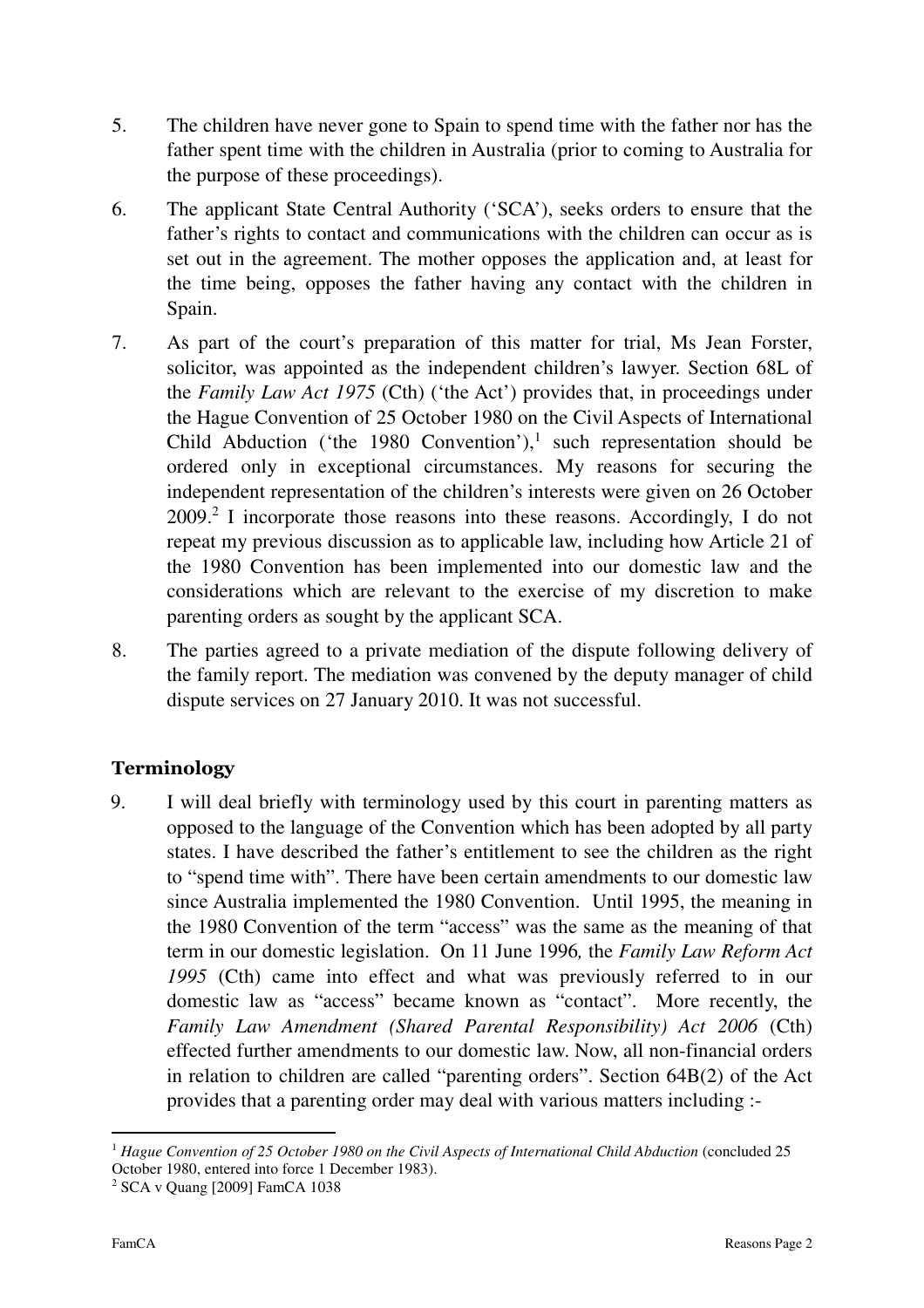- (a) the person or persons with whom a child is to live;
- (b) the time a child is to spend with another person or persons;

[…]

- (e) the communication a child is to have with another person or other persons.
- 10. References to "residence" and "contact" were removed. The term "resides" was replaced by "lives with". References to a child having "contact" with a person were replaced by the phrases "a child is to spend time with a person" and "the child is to communicate with a person". Access rights under the *Family Law (Child Abduction Convention) Regulations 1986* (Cth) ('the Regulations') equate to an order under the Act that a child either spend time with a person or communicate with a person or both.
- 11. I will use terms "access", "spends time or communicate with" and "contact" interchangeably to refer to the various ways in which the father seeks to establish and/or to maintain a relationship with L and C; whether face to face or electronically, in Spain or Australia. However, when it comes to orders which I make for the establishment, organisation or to secure the effective exercise of the requesting parent's 'rights of access', my orders will be expressed in the language of the operative law in Australia, that is "spend time with" and "communicate with".

## Legal principles

- 12. These proceedings are brought under Part VII of the Act. I will apply such of the procedural advantages in the Regulations as have relevance to this case. These include requiring an assessment and report by a family consultant<sup>3</sup> and the evidentiary provisions in r 29 and s 111CW which require the court to admit into evidence and consider any findings of the courts in Spain on the suitability of the father as a person for L and C to spend time with or communicate with.
- 13. The paramount consideration in the court's determination of parenting matters, including orders that L and C spend time or communicate with the father, is the best interests of the children.
- 14. Section 60B casts light on what is meant by 'best interests.' It provides that the objects of Part VII are to 'ensure that the best interests of the child are met' by:-
	- (a) ensuring that children have the benefit of both of their parents having a meaningful involvement in their lives, to the maximum extent consistent with the best interests of the child; and

<sup>&</sup>lt;sup>3</sup> Regulation 26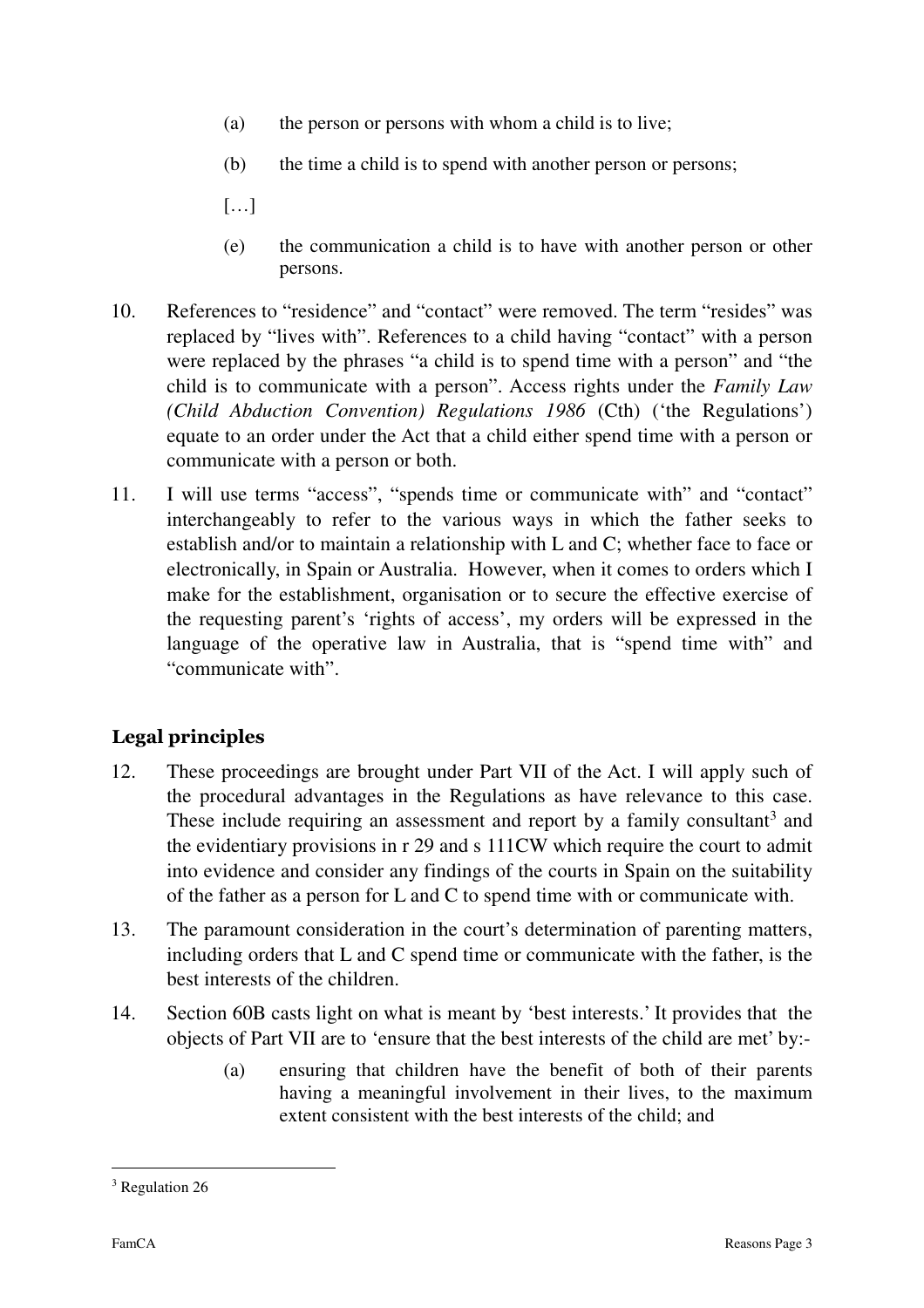- (b) protecting children from physical or psychological harm from being subjected to, or exposed to, abuse, neglect or family violence; and
- (c) ensuring that children receive adequate and proper parenting to help them achieve their full potential; and
- (d) ensuring that parents fulfil their duties, and meet their responsibilities, concerning the care, welfare and development of their children.
- 15. The objects may be regarded as the core values of the legislation. The value to the children of both parents having a meaningful involvement in their life is of particular importance in this case.
- 16. The principles which underlie the objects are more specific but are not exhaustive. Except when it is or would be contrary to the child's best interests, the principles are that:-
	- (a) children have the right to know and be cared for by both their parents, regardless of whether their parents are married, separated, have never married or have never lived together; and
	- (b) children have a right to spend time on a regular basis with, and communicate on a regular basis with, both their parents and other people significant to their care, welfare and development (such as grandparents and other relatives); and
	- (c) parents jointly share duties and responsibilities concerning the care, welfare and development of their children; and
	- (d) parents should agree about the future parenting of their children; and
	- (e) children have a right to enjoy their culture (including the right to enjoy that culture with other people who share that culture).
- 17. In determining the best interests of the children, the court is required to consider two primary considerations and several additional considerations, listed in s 60CC of the Act.
- 18. The primary considerations echo the first two objects set out in s 60B of the Act. The primary considerations are set out in s 60CC(2) and are described as follows:-
	- (a) the benefit to the child of having a meaningful relationship with both of the child's parents; and
	- (b) the need to protect the child from physical or psychological harm from being subjected to, or exposed to, abuse, neglect or family violence.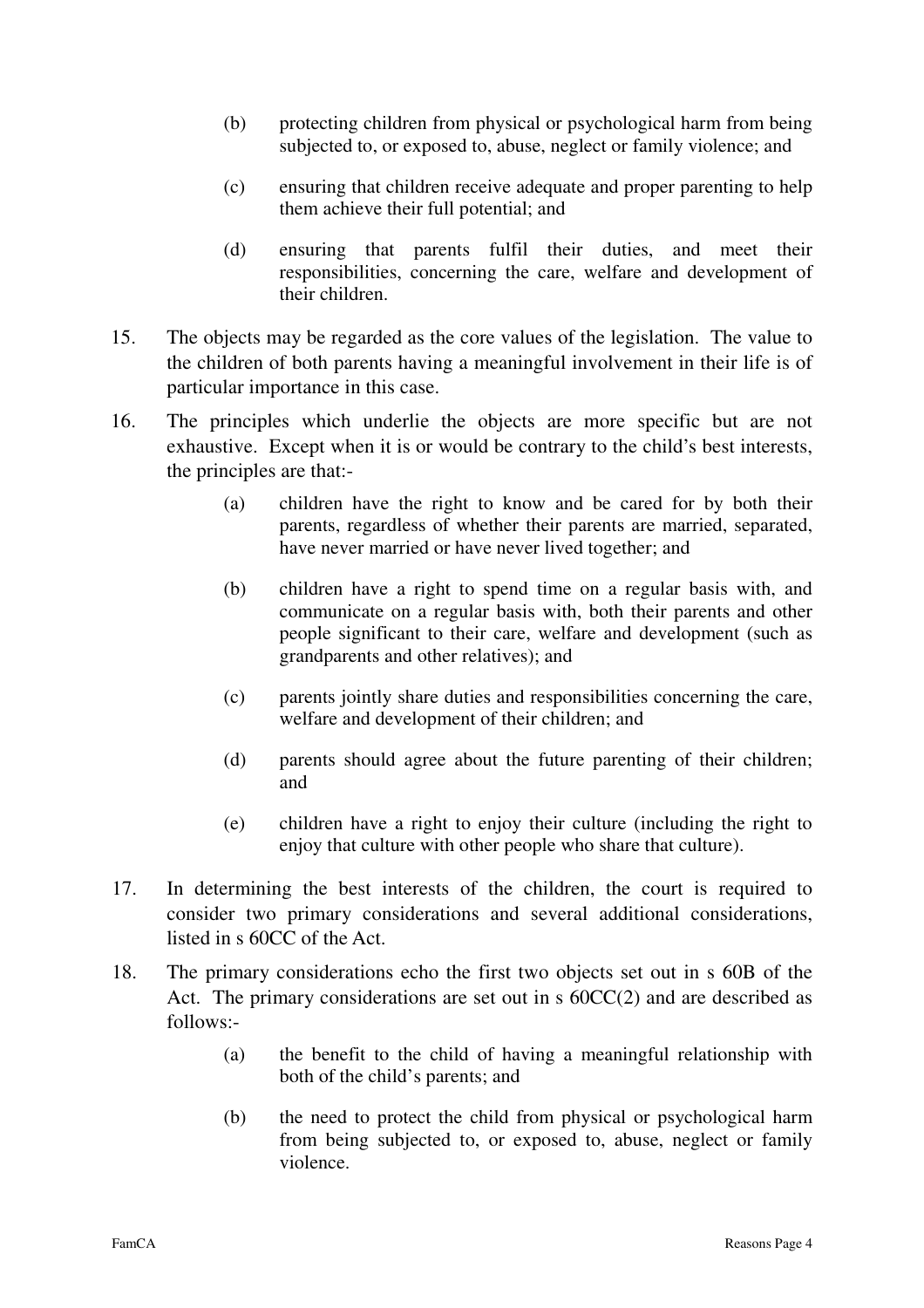- 19. In this case, there are no concerns about abuse or physical harm to the children. The mother accepts that it will be beneficial to the children for the father to have a meaningful involvement in their lives. The dispute is how this can be achieved with regard to the developmental needs of the children, the mother's concerns about the father, the father's adherence to the regulatory agreement and his reluctance to spend time with the children in Australia.
- 20. The additional considerations listed in s 60CC(3) of the Act are numerous but not exhaustive. I have regard to the relevant additional considerations in the context of evaluating the primary considerations, namely, securing for the children the benefit that may flow from having a meaningful relationship with both parents and protecting the children from harm.
- 21. Section  $60CC(3)(m)$  of the Act requires the court to take into account 'any other fact or circumstance that the court thinks is relevant'. This ensures that the infinite variety of individual children's circumstances, such as the international character of these proceedings, can be addressed.<sup>4</sup> It is worthwhile to note that there is no conflict between the matters which must inform the exercise of my discretion to make parenting orders in this case and the general principles upon which the access provisions in the 1980 Convention are based.
- 22. The Hague Conference on Private International Law has produced important Guidelines in relation to the effective application and implementation of the trans-frontier contact provisions of the 1980 Convention, within the context of an international system of cooperation designed to secure rights of access.<sup>5</sup> The general principle recognising the importance of children retaining contact with both of their parents is enunciated in the Guidelines in the following terms:

It is generally recognised that children should for their well-being maintain personal relationships and have contact with both of their parents unless it is unsafe or otherwise contrary to their interests to do so. This remains the case even when the parents are living apart and in different countries, and even though the primary care of the child is vested in one of the parents.<sup>6</sup>

23. Furthermore, the Guidelines clearly recognise the importance of proportionality in setting restrictions on trans-frontier access; in particular, restrictions should be placed only insofar as they protect the best interests of the child:

 $\overline{a}$ <sup>4</sup> *B and B: Family Law Reform Act* (1997) FLC 92-755.

<sup>5</sup> Hague Conference on Private International Law, *Transfrontier Contact Concerning Children: General Principles and Guide to Good Practice, Hague Conference on Private International Law* (2008) ('the Guidelines').

<sup>6</sup>Hague Conference on Private International Law, *Transfrontier Contact Concerning Children: General Principles and Guide to Good Practice, Hague Conference on Private International Law* (2008) 4. (footnotes omitted)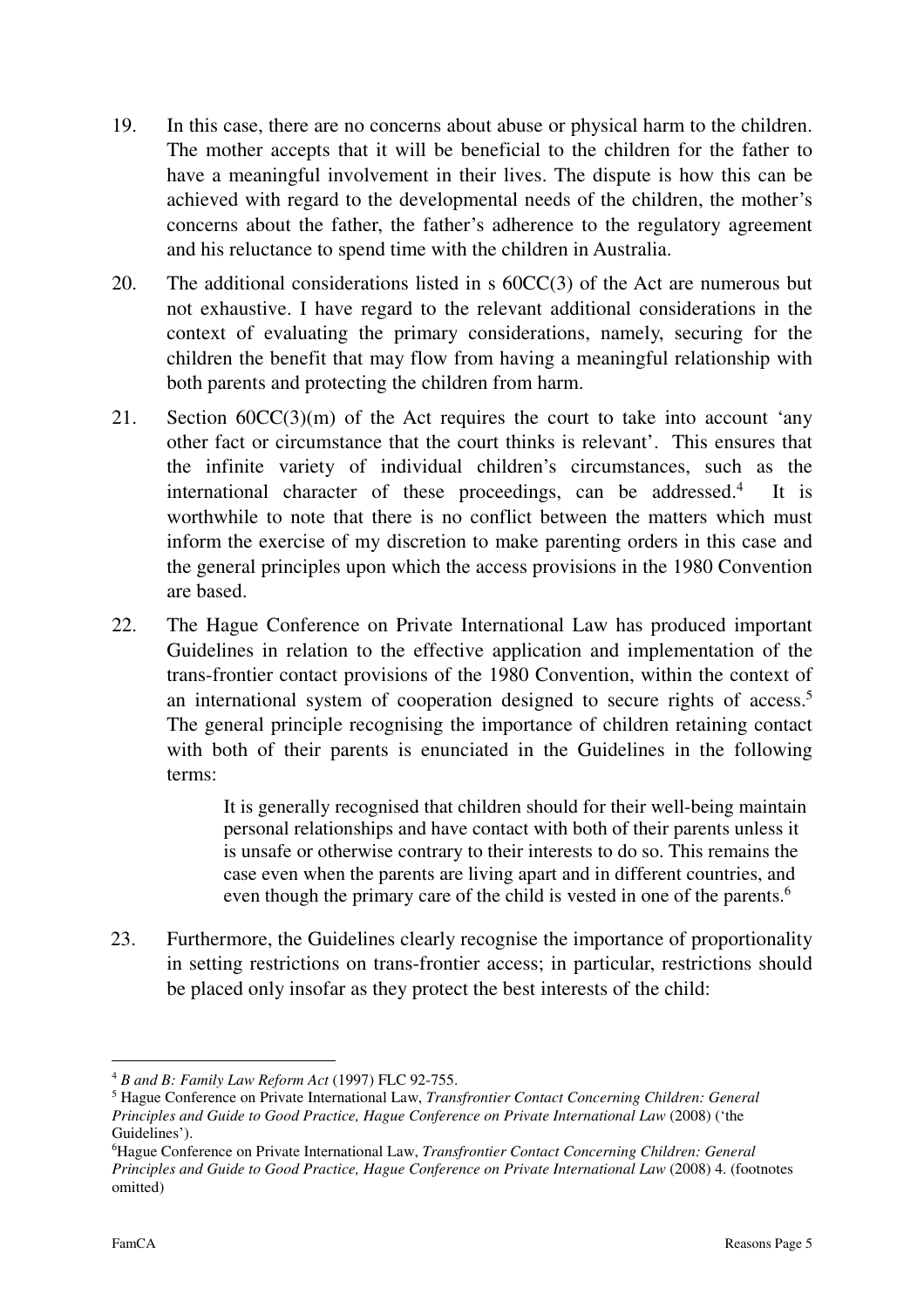Limits on contact may include for example a requirement that the contact be supervised or that it take place only at certain times and in certain places. The principle expressed here is one of proportionality, reminding authorities that limits on parental contact should be justifiable in terms of the child's best interests. The concept of "necessity" when applied to restrictions on contact involves also the idea that there should be no other less restrictive methods available to protect the interests of the child. The European Court of Human Rights has recognised that unreasonable restrictions on visiting rights may lead to the increased alienation of a child from his or her parents.<sup>7</sup>

24. To my mind, our domestic law is entirely consistent with the principles to which all contracting states under the 1980 Convention agreed to adhere in relation to trans-frontier contact.

## The parties' proposals

- 25. The SCA contends that the best interests of the children will be met by implementation as soon as possible of the terms of the agreement entered into between the mother and father in December 2007 and, in any event, that the agreement was the basis upon which the father agreed that the mother could relocate L and their unborn child (C) to Australia.
- 26. The mother's position is set out in her cross application and is that for the next three years the father spend time with the children in Australia, for up to 60 continuous days per year, but initially supervised. The mother would pay for one half of the costs of the father's airfare and accommodation close to her residence. The arrangement is subject to the father giving a month's prior notice and surrendering his passports and any passports which he has for L. If the father spends time with the children in Australia for at least three weeks per year for the next three years, the mother would consider the children spending time with the father in Spain in three years' time and on an unsupervised basis.
- 27. In the event that, contrary to her application, the court requires that the children spend time with the father in Spain, the mother seeks that such time be restricted to three weeks per annum to coincide with her leave entitlements, that the children reside with her whilst in Spain, that she will pay one half of the airfares for herself and the children but the father pay for her accommodation whilst in Spain and that she supervise the father's time with the children.
- 28. The mother's position is based on her concern that if she takes the children to Spain, the father may take steps (through the courts or otherwise) which will prevent her from returning to Australia with the children. Furthermore, the

 $\overline{a}$ 7 Hague Conference on Private International Law, *Transfrontier Contact Concerning Children: General Principles and Guide to Good Practice, Hague Conference on Private International Law* (2008) 5. (footnotes omitted)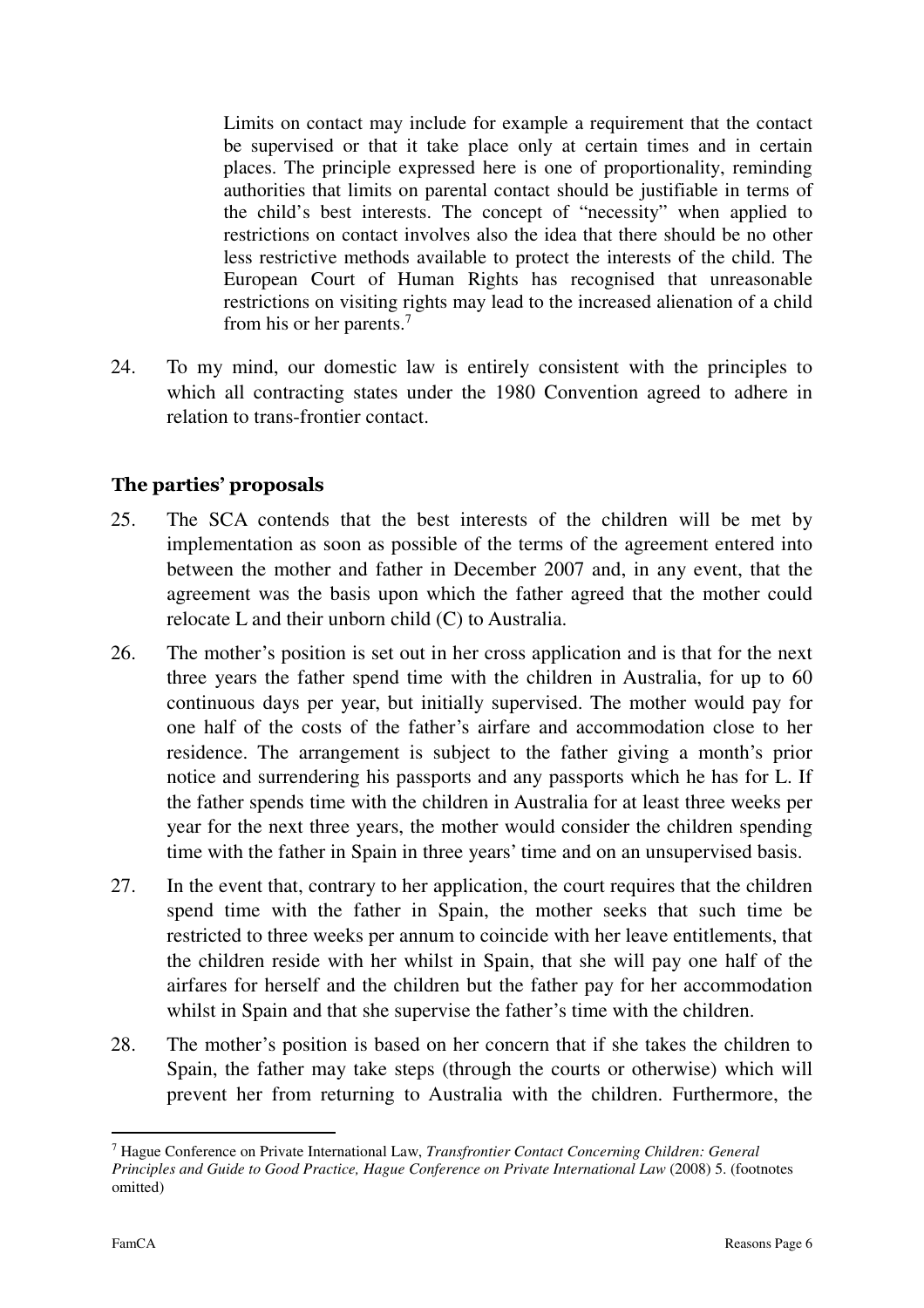mother contends that prior to the final hearing of this application the father had not demonstrated any commitment to seeing the children by coming to Australia.

29. The position of the ICL was to support of the mother's position. The specific orders sought by the ICL were tendered as a minute of order<sup>8</sup>.

## Relevant History

- 30. The father was born in Spain in 1963. He is 46 years of age. He practices a profession in a family firm in Spain. His financial statement sworn on 4 November 2009 indicates that his income of about \$100,000 per annum is more than his expenses and that he has \$1.6 million of property and about \$380,000 in liabilities. His family reside is Spain.
- 31. The mother was born in Asia in 1974. Her family subsequently settled in Australia and she is a citizen of Australia. She is 35 years old and is a long term employee of a large company in their sales department. Her financial statement sworn 13 November 2009 indicates that her income of about \$110,000 is more than her expenses. Her principal asset is a home in suburban Melbourne in which she resides, worth \$700,000, and liabilities of about \$130,000. The mother's parents assist her by regularly caring for the children whilst she is at work.
- 32. The parents met in Spain in August 2004. In late December 2004 the father travelled to Australia to spend time with the mother. In May 2005 the mother, pregnant with their first child, moved to Spain to live with the father.
- 33. L was born in Spain in August 2005. By late 2005 the parties agreed that they would make their family home in Australia by late 2006. In February 2006 the mother and L visited Australia for 4 weeks. Later in 2006 the mother fell pregnant with the parents' second child. In mid-October 2006 the maternal grandparents visited Spain.
- 34. On 20 October 2006 the mother was served with court proceedings which prohibited her from leaving Spain with L. Shortly thereafter the father alleged that he was physically assaulted by the mother. The father alleged that the mother gashed his lower abdomen and right shoulder. He presented for treatment at a hospital but was not required to be hospitalised. In late October 2006 the mother secured independent accommodation for herself and L and left the family home.
- 35. Following court proceedings and a failed attempt by the mother to remove L without the father's consent, the parents negotiated a regulatory or parenting agreement which provides, amongst other things, for the mother to be able to

 8 Exhibit "ICL2"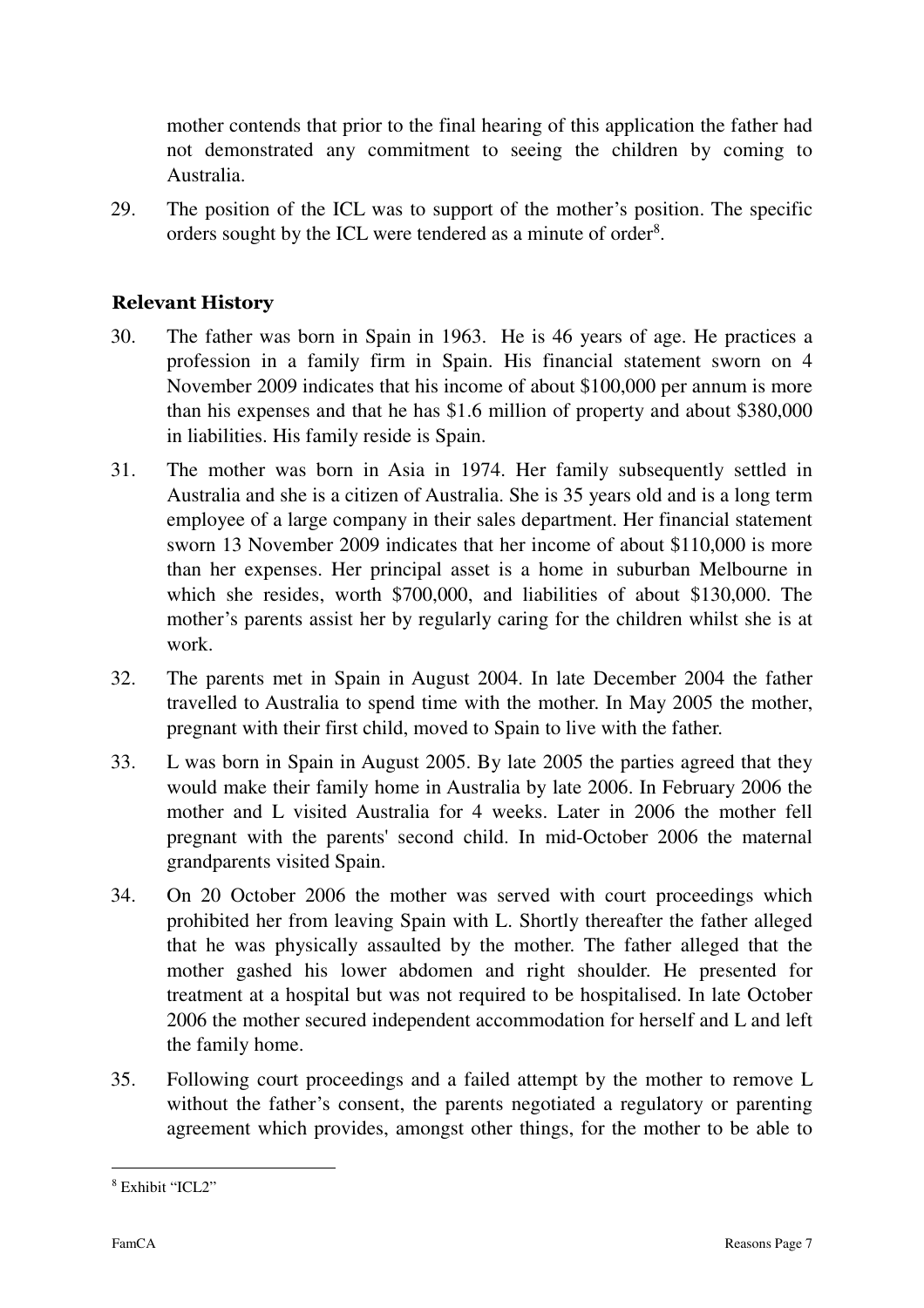relocate to Australia with L, for the father to spend time with L and the (unborn) second child in Spain for 60 consecutive days each year and 14 consecutive days in Australia.

- 36. The mother and L left Spain immediately upon the mother learning that she could do so. The mother and L arrived in Australia on 23 December 2006 by which time L was one year and four months old. C was born in Melbourne in January 2007.
- 37. In early 2007 the father communicated, via webcam, with L and saw C. On 14 June 2007 the father formally requested his time with the children in Spain. On 21 June 2007 the mother responded by saying, most significantly, that she signed the agreement under duress and that 60 consecutive days out of her care would compromise the children's emotional health and in particular lead to separation anxiety. She offered to pay some accommodation expenses for the children if he were to travel to Australia for the long summer vacation in December 2007 and January 2008.
- 38. For 12 month from July 2007 the father pursued recognition of and compliance by the mother with the agreement. The mother, who did not participate in the proceedings, was ordered to comply and fined.
- 39. On 2 June 2008 the father again formally requested his time with the children in Spain and, again, the mother refused.
- 40. On 30 July 2008 the father lodged his Article 21 request to the appropriate authorities in Spain which was, in due course processed and accepted by the Australian Central Authority who passed it on to the applicant SCA.
- 41. The SCA commenced some negotiations directly with the mother with a view to resolving the matter without recourse to court. Those negotiations were not successful and the current application was filed on 23 October 2009. On 26 October various orders were made requiring the mother to file a response, requesting the appointment of an ICL, prohibiting the mother from removing the children from Australia (temporarily) and requiring the mother to deliver the children's passports to the court.
- 42. Further to the court's preparation of the matter for trial, a family report was ordered to be prepared by a court psychologist. Specifically, the report was to explore:
	- a) The nature of the relationship of each child with each of the child's parents and other persons (including any grandparent or other relative of the children);
	- b) The willingness and ability of each of the children's parents to facilitate and encourage a close and continuing relationship between the child and the other parent;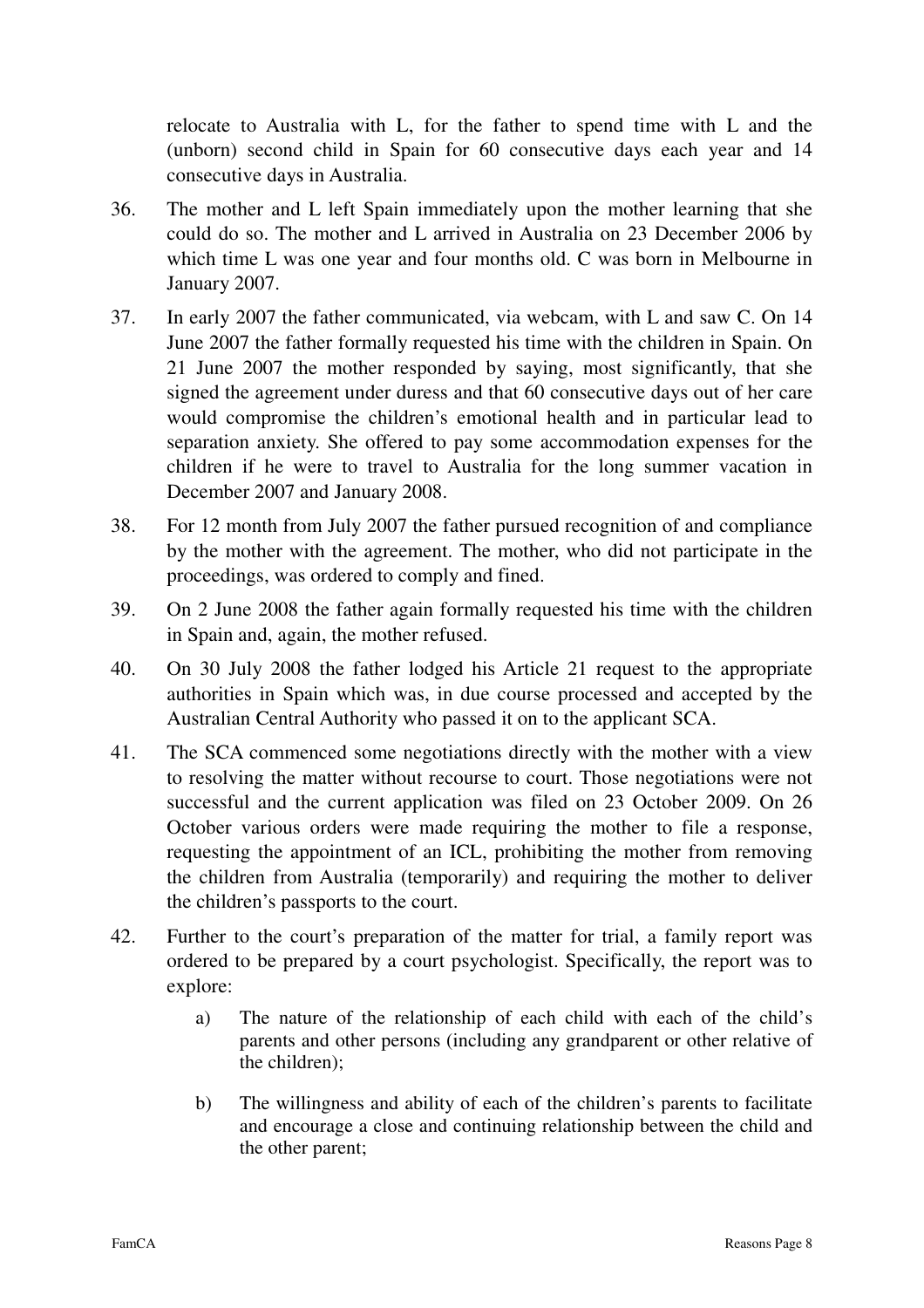- c) The likely effect of any changes in the circumstances of each child, including the likely effect on the child of any separation from:
	- i) either of his or her parents;
	- ii) any other child or other person (including grandparent or other relative of the child) with whom the child has been living.
- d) The capacity of:
	- i) each of the child's parents; and
	- ii) any other person (including grandparents or other relative of the child);

to provide for the needs of the child including the emotional an intellectual needs;

- e) the effect and the implications in the short and long term for each child of implementation of the parenting agreement which provides, amongst other things, for the children to spend 60 consecutive days in the care of the father; and
- f) any other matter which, in the opinion of the family consultant, the best interest of the children indicate should be covered in the report.
- 43. The father agreed to travel to Australia for the hearing. The mother alleges that it was only in the course of reading the father's travel itinerary, which was an annexure to his affidavit sworn 14 December  $2009$ ,<sup>9</sup> that she deduced that the father had repartnered and that his wife, Ms O, would accompany him to Australia. The father maintains that he told the mother of his marriage shortly after it occurred, in mid 2008. Relevant for an appreciation of the background to this decision is that the father has married, the children have met his wife and she is supportive of the father's relationship with L and C.
- 44. On Thursday 14 January 2010 the father arrived in Australia just prior to the commencement of interviews for the family report on the following Monday.
- 45. Whilst in Australia and after the family report was commenced, the father spent time with the children under the supervision of the mother approximately six times.

<sup>9</sup> Annexure 13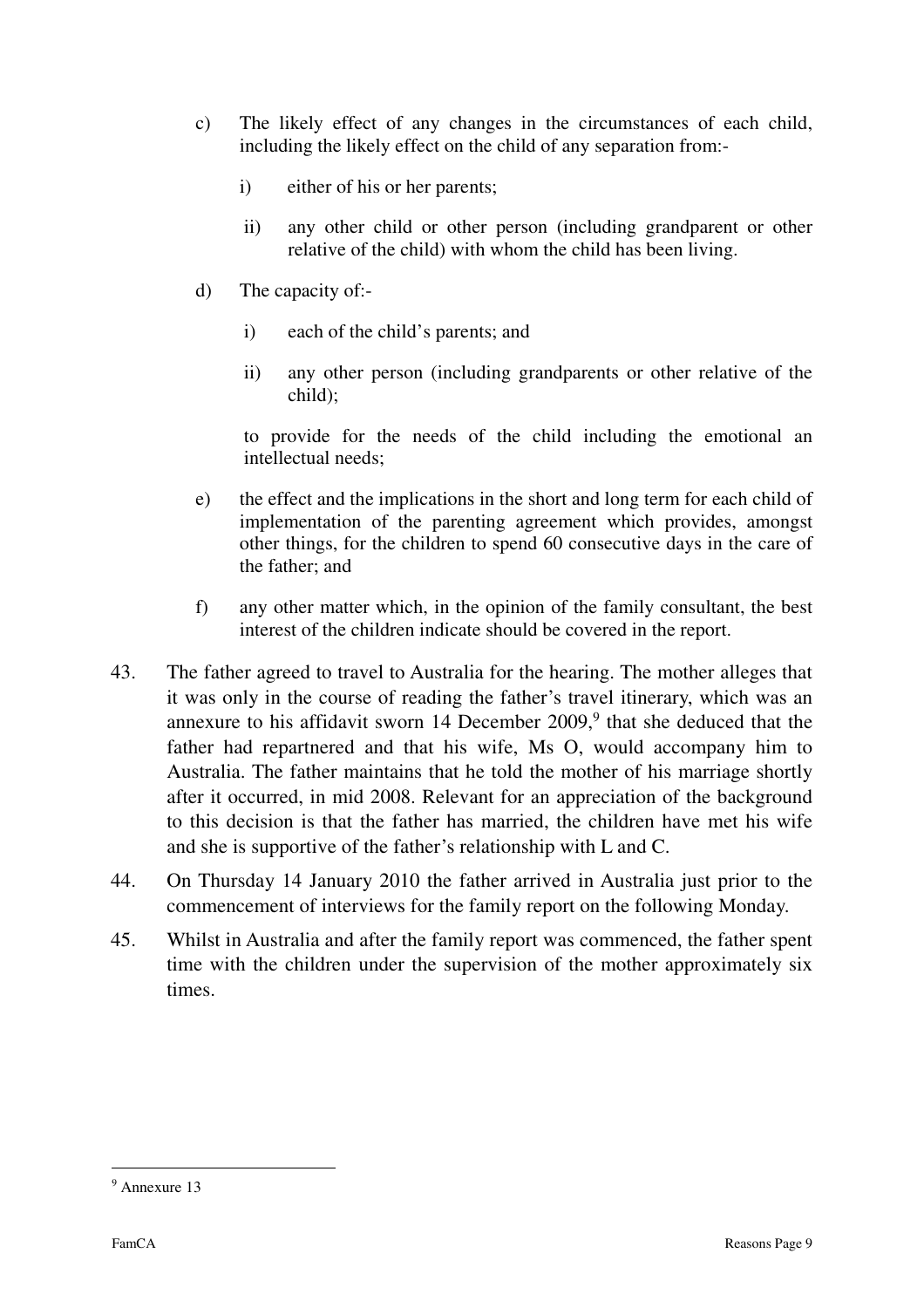## Standard of proof and findings of fact

46. The appropriate standard of proof in family law proceedings such as this is the balance of probabilities. As Lord Nicholls discussed in *Re: H & Ors*<sup>10</sup>:

> "Despite their special features, family proceedings remain essentially a form of civil proceedings. Family proceedings often raise various serious issues, but so do other forms of civil proceedings.

> The balance of probability standard means that a court is satisfied an event occurred if the court considers that, on the evidence, the occurrence of the event is more likely than not. When assessing the probabilities the court will have in mind as a factor, to whatever extent is appropriate in the particular case, that the more serious the allegation the less likely it is that the event occurred and, hence, the stronger should be the evidence before the court concludes that the allegation is established on the balance of probability. Fraud is usually less likely than negligence. Deliberate physical injury is usually less likely than accidental physical injury … Built into the preponderance of probability standard is a generous degree of flexibility in respect of the seriousness of the allegation."

47. I agree with that summation of the appropriate standard of proof and have applied it in the determination of the present proceedings.

## Evidence

- 48. Where in these reasons I have made, or make, statements of fact, they are findings of fact.
- 49. The SCA relied upon an application to secure effective exercise of rights of access to the children filed 23 October 2009, the father's financial statement sworn 4 November 2009 and the affidavit from Teresa Porrit sworn 21 December 2009 to which materials from the father were attached.
- 50. The mother relied upon her affidavit sworn on 13 November 2009, the affidavit of her father, the maternal grandfather, sworn 13 November 2009 and her financial statement sworn 13 November 2009.
- 51. The mother and father were each cross examined. I observed them to be intelligent people who did not waiver from their convictions. The mother was fearful and desperately sad at the prospect of having to return to Spain with the children at this time. The father was adamant that only when L and C stand on Spanish soil will they be able to know him and benefit from his rich family life.
- 52. The family consultant describes the father as 'a quietly spoken, gentle man who is quite reserved' which accorded with my observation of him. I would add

 $\overline{a}$ 10 (1996) 1 All ER 1, 16.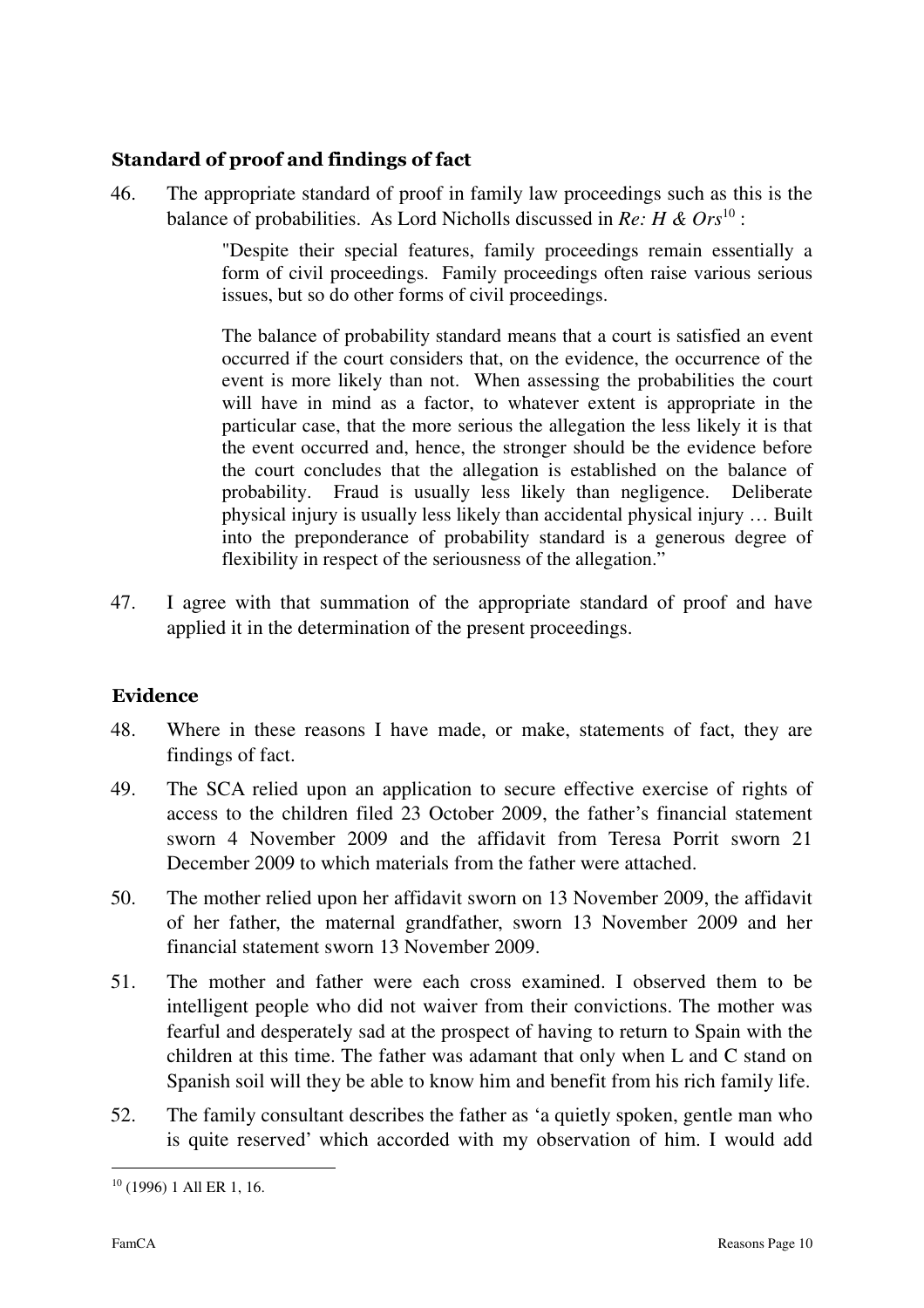that, at times, there was a self righteous tone to his evidence, particularly when he described the mother. However, having regard to his abiding belief that anything less than prompt implementation of the regulatory agreement will be disastrous for the children, he was remarkably composed, polite and reasonable.

- 53. The family consultant describes the mother as vivacious and positive which accorded with my observations of her throughout the preliminary stages of the litigation. However, at the final hearing she appeared quite frightened and frequently cried.
- 54. The mother and father were conscientious witnesses in that they did their best to answer questions. The cross examination of each of them added interesting dimensions to their respective positions but did not result in any concessions being made nor lead to one party discrediting the position of the other.
- 55. Ms W interviewed the parents separately and together. The father was interviewed with his wife, with the assistance of a Spanish interpreter. The children were observed with the mother once and with the father on two occasions. Ms W also observed the children with both parents present.
- 56. The major issue identified by Ms W throughout the assessment process centres on the lack of trust between the parents and its impact on the parents' capacity to develop a parenting arrangement for the children that involves the children travelling to Spain to spend time with the father. A corollary issue identified by Ms W is the amount of time the children require in order to develop a real relationship with their father, given their ages and the limited contact they have had with him up until now.
- 57. The maternal grandfather was not required for cross examination so I accept his evidence as unchallenged. I note, however, that it does not go beyond that of the mother.
- 58. The SCA did not call the father's wife, Ms O, as a witness although she was accessible and often sat next to the father in court. I assume that there was no evidence that she could give which would have assisted the  $SCA's case<sup>11</sup>$ .
- 59. The family consultant was cross examined by all parties. She was an impressive witness upon whose evidence I place weight.

## **Discussion**

60. I now turn to consider particular matters relevant to the exercise of my discretion.

 $\overline{a}$ <sup>11</sup> *Jones v Dunkel* (1959) 101 CLR 298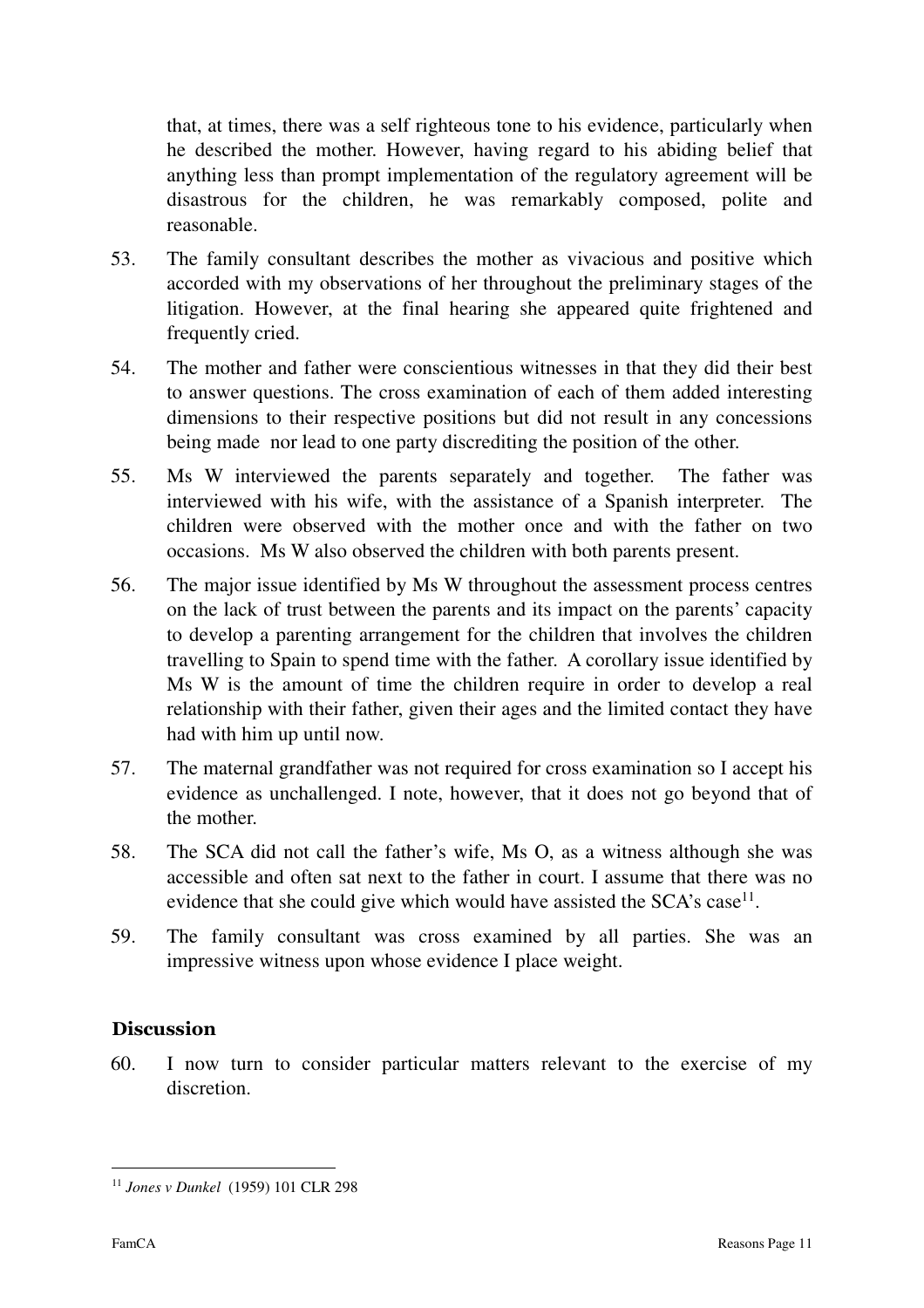## *The child's views*

- 61. In determining what is in the children's best interests the Court must consider, amongst other factors, any views expressed by the children and any other factors that the Court thinks are relevant to the weight to be accorded to the children's views<sup>12</sup>. There is a distinction between the concept of children's wishes and children's views. 'Views' will capture a child's perceptions, inclinations and feelings but not necessarily involve an aspiration or conclusion. 'Wishes' are the result of perceptions, inclinations and feelings coalescing into a specific desire or ambition in the child's mind. The requirement in our legislation to focus on the child's views, as opposed to wishes, means that I may have regard to the children's perceptions and inclinations without requiring the family consultant or ICL to make enquiries or elicit the child's ultimate preference or wish.
- 62. I am satisfied that the children perceive the father in a favourable light, are curious about him and very affectionately inclined toward him. I accept the father's description of the children's attitude to him as follows:-

I am very grateful to the Australian and Spanish Central authorities, thanks to them my children have familiarity with me; even though it is only via telephone and webcam, they talk to me with great affection. A few weeks ago I asked [C] what toys he wanted me to buy him for Christmas, and he answered me that he already has a lot of toys, but he needs batteries, since they have run out of them and some of the cars do not work.

The little one came and went to his wardrobe to show me his toys enthusiastically, but, curiously, he only brought the ones I had posted to him, he was very busy coming and going, and he placed them back in perfect order before bringing another one to show it to me. He told me that he has my photograph on his bedside table, and that it is the last thing he sees before he gets asleep.

I think that, even though the children are so young, they realize many things, and of course, they miss their father, who they undoubtedly need.

The girl told me that she wants "lollies", that is, sweets, and not to send her more Barbies, that she has a lot already.

When I telephone them, the youngest runs from his room and he says "I love you Daddy" in the distance, even though he has not met me personally.

Last week all their cousins, aunts and uncle were present via webcam, my daughter [L] showed confused to see so many unknown faces to her, and suddenly she said "I want to see my Daddy". She told me that she liked the dolls house I had sent her very much, that it is old style furnished, and that

 $\overline{a}$ 12 s 60CC(3)(a) *Family Law Act 1975* (Cth).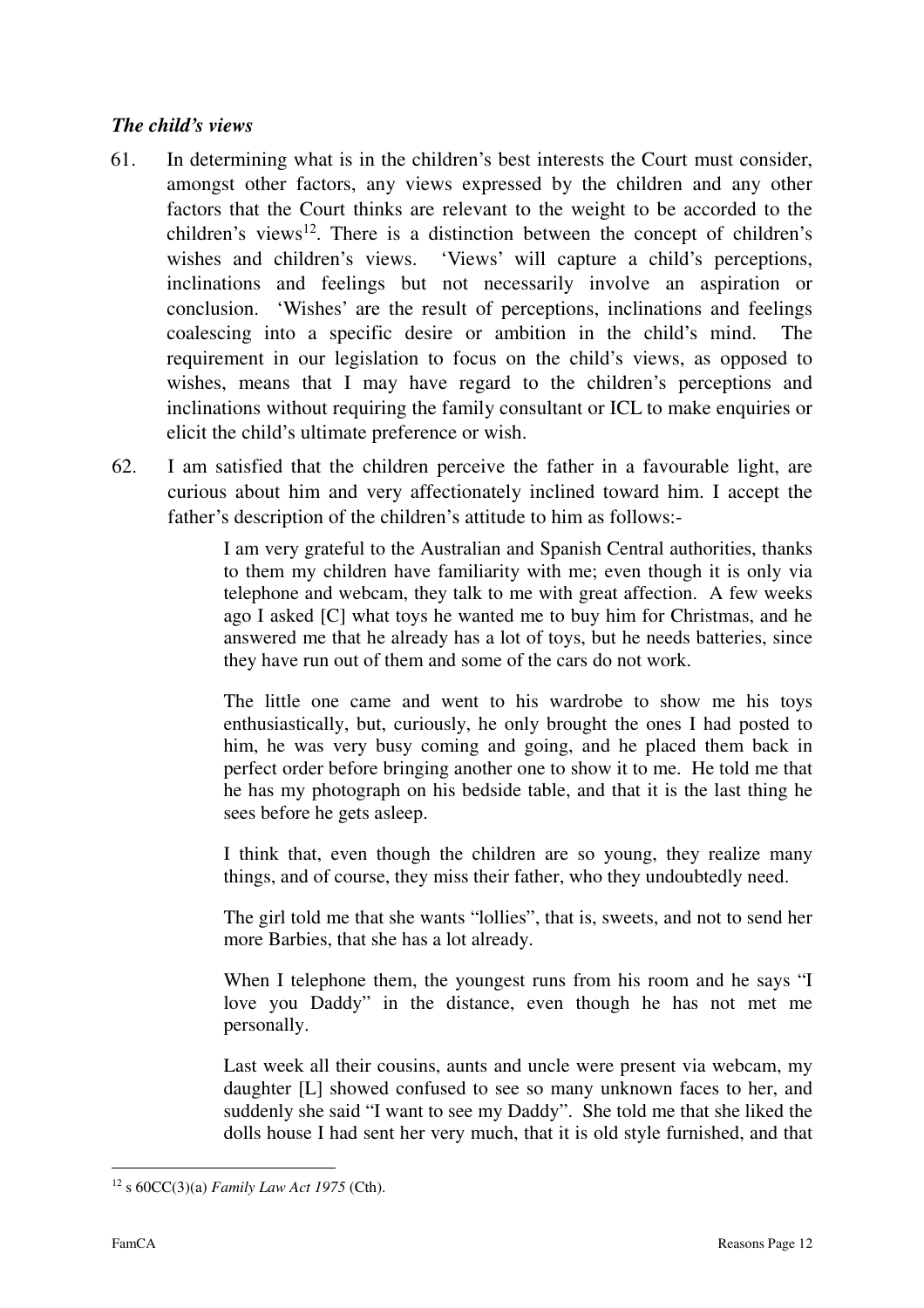she is showing it off very much to her cousin [K] and her friend [S], since they do not have a dolls house. She told me that she had her hair cut and I heard her asking her mother "When is Daddy coming?"

63. I take into account that the children are positively inclined to the father. However, their interpersonal relationship with him is at a very early stage and their very young ages preclude me from according their views any significant weight.

## *The nature of the children's relationships<sup>13</sup>*

- 64. I consider the nature of the children's relationship with each of the parents and other persons inclusive of grandparents and other relatives.
- 65. The mother is the primary carer of the children and Ms W reported approvingly of the children's relationship with the mother. She adds, however, that the significance and centrality of that relationship to the children requires that it not be disrupted at this stage.
- 66. I have already found that the children are well disposed toward the father. Although the two observed meetings between the father and the children were awkward for the children as much as the father, Ms W observed that by the end of the second meeting the children 'were playing with him, seeking his attention, spontaneously calling him daddy and quite excited'.<sup>14</sup> Ms W squarely attributed the children's positive reaction to the father to the preparation they had received from the mother. The children displayed an awareness that the man they had met was the father and a desire to have a father. As well as being very well prepared by the mother for meeting with the father on those observations, Ms W assessed that 'their relationship [with the father] had been fostered by her for some considerable time'.<sup>15</sup>
- 67. Ms W's assessment is that although the children have an emotional and biological relationship with the father, they have not yet formed a bond with him. The father has been absent from L's life for a critical period of time and has never been significantly involved in C's life other than by video and telephone. In cross-examination, Ms W refuted that the six separate occasions on which they have met with the father since the family report interviews was sufficient to develop a bond. She emphasised that a bond 'is a deep trusting relationship with someone where there's an attachment formed through shared experiences and through needs being met.'<sup>16</sup>

<sup>13</sup> s 60CC(3)(b) *Family Law Act 1975* (Cth).

<sup>&</sup>lt;sup>14</sup> Family report dated 22 January 2010, [52].

<sup>&</sup>lt;sup>15</sup> Family report dated 22 January 2010, [53].

<sup>16</sup> Transcript of proceedings, 4 February 2010, page 7.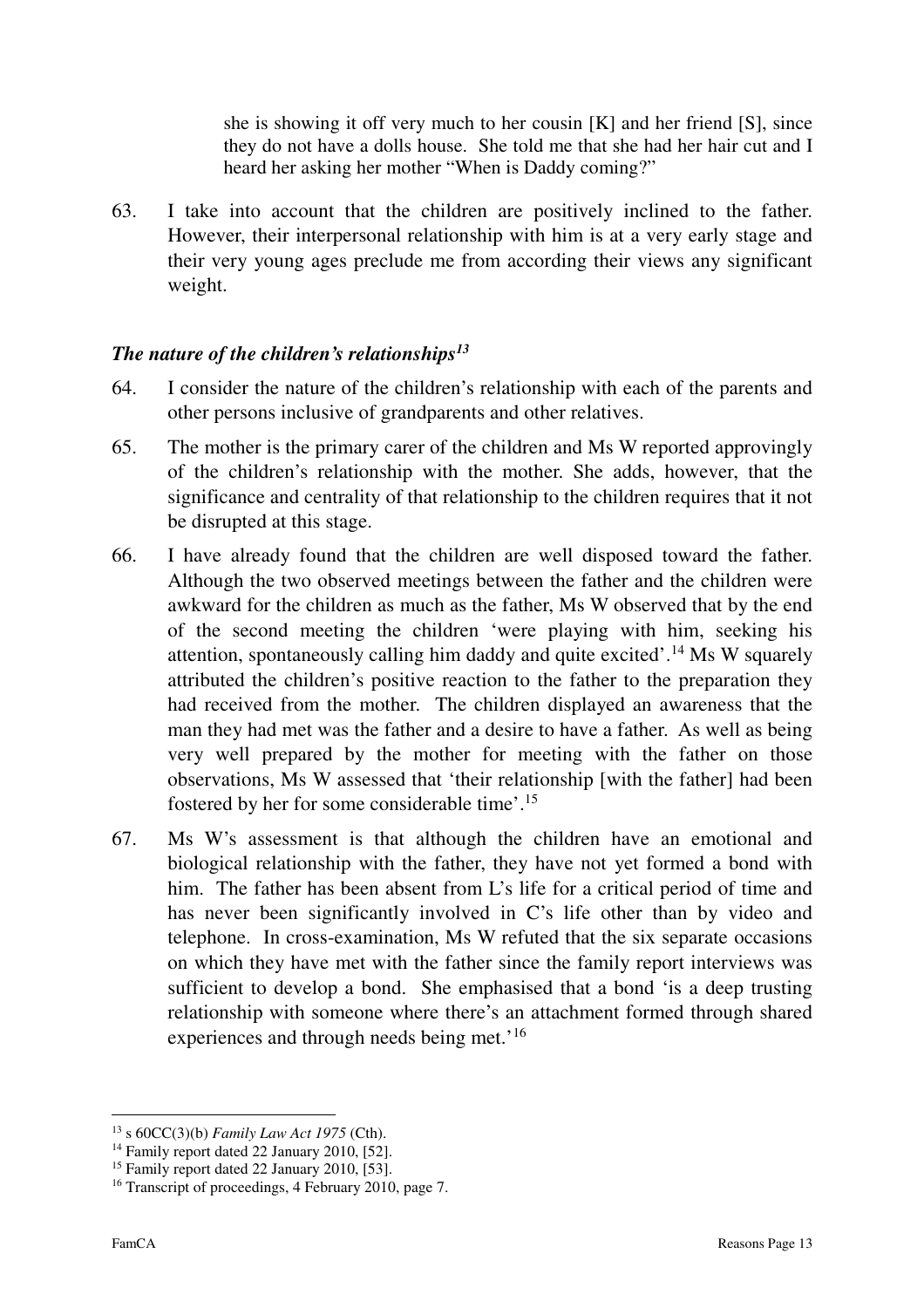- 68. Nonetheless, Ms W acknowledged the father's strong desire and capacity to develop his relationship with the children. The family report states that although the father has had a limited role in the children's lives and has little understanding about the needs of children in general (and his own children in particular), he is an intelligent man who was able to engage with the children on their level in a sensitive manner. Overall, the father impressed Ms W as a person with a genuine wish to be involved in his children's lives although he might yet be uncertain as to how this can feasibly be achieved.
- 69. The maternal grandparents assist the mother with some child care each week. There is nothing to suggest that the children have anything other than a positive relationship with them.
- 70. The children have not met their paternal grandparents. The father describes his mother as 'a 74 year old sad and desperate grandmother' who yearns for information about her grandchildren and dearly wants to see them in Spain. The father alleges that she cannot travel to Australia to see the children because of her age and her husband's poor health. The fact that the paternal grandfather is terminally ill weighs very heavily on the father.
- 71. The father is adamant that the children would benefit from spending time with their paternal grandfather in Spain. Whilst there would doubtless be long term benefits to the children of being assimilated into the father's family in Spain, the father does not grasp the reality that the utmost priority is to consolidate his relationship with the children before adding others.
- 72. The father seems not to have considered that the children can be enriched by information about their paternal grandfather even if they do not ever meet him. Historically, Australia has been populated mainly by immigrants. Prior to international travel becoming so efficient, reasonably priced and generally accessible, many generations of children grew up in Australia without meeting the parents of their parents or their extended family. Nonetheless many had an emotional relationship with their extended family, forged through their own parents' experience of and affection for the family which they left and, in no small part, fuelled the natural curiosity of children to know their origins. I note that C is named after his paternal grandfather. My conclusion in this regard would be different if the best interests of the children was not the paramount consideration. The court can comfortably assume that the children would be showered with affection in Spain by adults who have longed to meet them. However, from a child focussed perspective, with L who is four and a half years old and C who has just turned three years old, the father's family will be most successfully accessed via a soundly based and secure relationship between the children and the father and, in due course, his wife.
- 73. The court has not had evidence as to how the paternal grandfather's medical condition will progress other that he is terminally ill. However, insistence by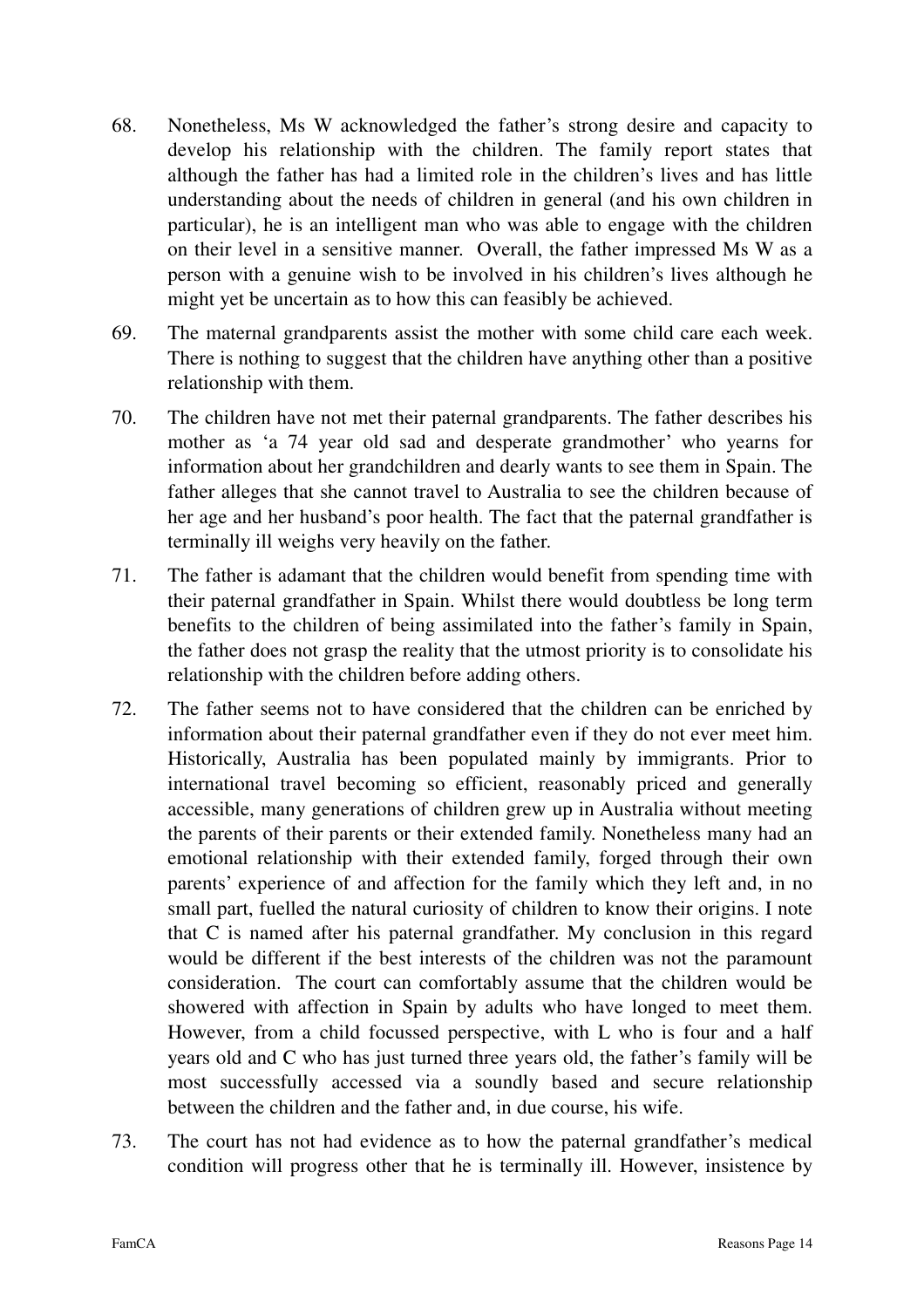the father and his family for the children to travel to Spain to gain a first hand experience of them is premature having regard to the nature of the children's relationship with the father and his extended family.

74. I do not ignore the potential relationship between the father's wife and the children. However, the court's impression is that the father's wife was careful not to intrude on the father's time with L and C.

## *The willingness and ability of each parent to facilitate and encourage the children's relationship with others;<sup>17</sup>*

## *The extent to which each of the child's parents has fulfilled, or failed to fulfil, his or her responsibilities as a parent <sup>18</sup>*

- 75. I consider the ability of each of the child's parents to facilitate and encourage a close and continuing relationship between the children and the other parent. It is also necessary for me to assess the extent to which each of the parents has, to date, fulfilled or failed to fulfil their obligations or frustrated the other parent's participation in this regard.
- 76. The father recognises the importance of the children's relationship with the mother and is supportive of it. The mother is supportive of the father's relationship with the children. The family consultant reported at paragraph 30 of the family report:-

Whilst holding the reservations she has about [the father's] trustworthiness, [the mother] has quite clearly endeavoured, at least since the matter has been before the Courts and [the mother] insists always, to foster the relationship between the children and their father. This was apparent from the very positive attitude that the children clearly held toward [the father] when observed by the Family Consultant when meeting and eventually interacting with him. [The mother] spoke of how she followed the children around the house with the web cam to keep their father aware of the important things in their lives while keeping their attention and how she encouraged and assisted them to speak with [the father] on the phone with him on an almost daily basis despite not really knowing him. [The mother] indicated that she has been happy to facilitate all forms of communication and to continue to do so but that she is concerned that [the father] must maintain his commitment to whatever processes are decided on to assist in that communication. [The mother] expressed concern that [the father] stopped webcam communication without letting the children know he planned to do that stating "I have forced them onto the webcam. If he is not consistent I won't." and that similarly he might simply drop the phone contact without notice. She was baffled by the fact that [the father] did not make phone contact with the children during the first four days he was in

 $\overline{a}$ <sup>17</sup> s 60CC(3)(c) *Family Law Act 1975* (Cth)

<sup>18</sup> s 60CC(4) *Family Law Act 1975* (Cth)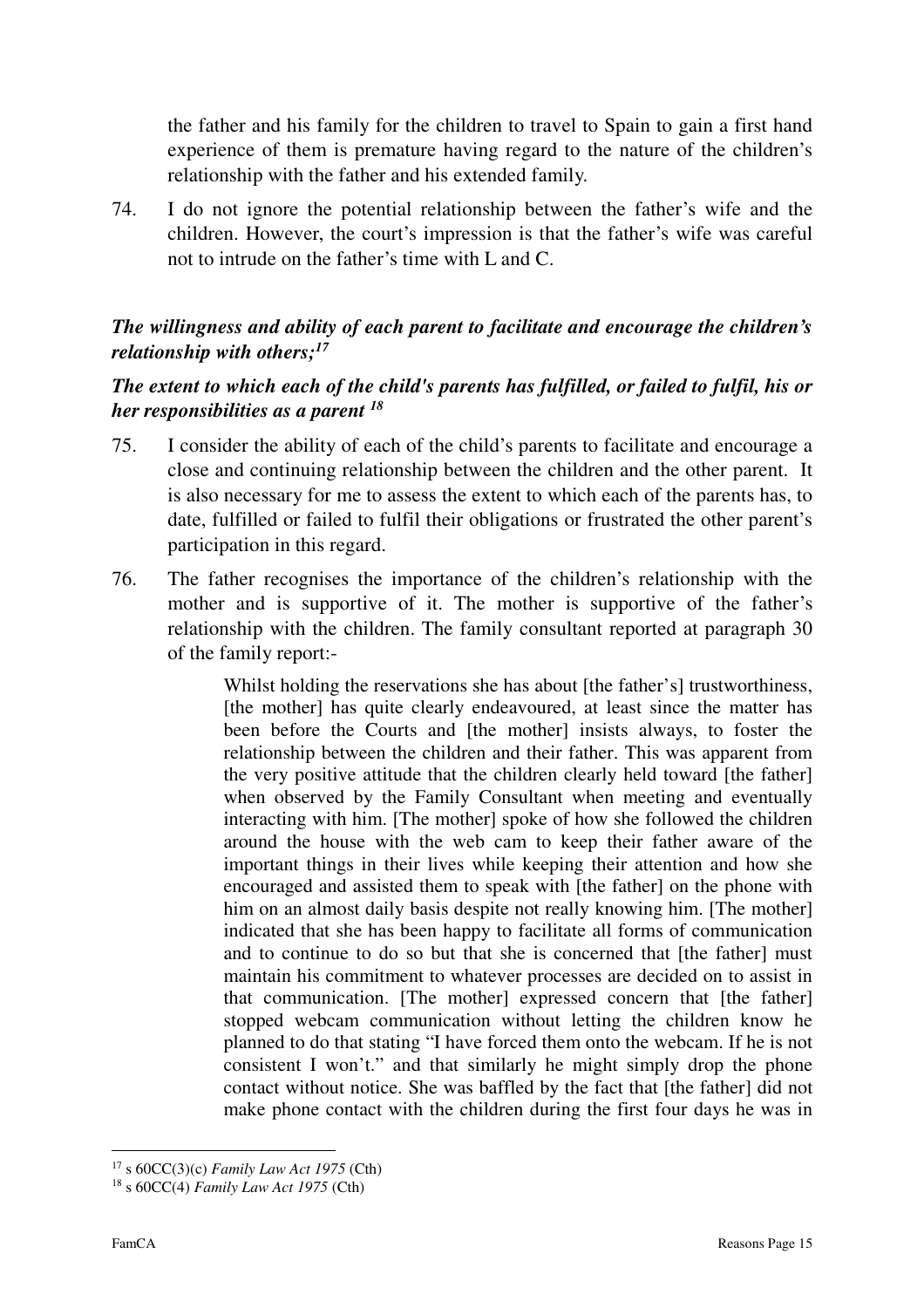Australia prior to the interviews, particularly given one of those days was [C's] birthday.

- 77. Ultimately, the family consultant opines that the mother 'is working conscientiously to foster the relationship between her children and their father despite her own issues with him, on the basis of her view that [the] children have the right and the need to be love and be loved by both of their parents.<sup>'19</sup> Ms W's opinion corresponds with my impression of the mother.
- 78. The father's perception is that the children must be in Spain, as agreed, before they will get to know him and he them. It is unlikely that the father will be able to see past the fact that the mother refuses to take the children to Spain or his identification of her refusal as the single most destructive action she can take in relation to the children's relationship with him. This is not the court's conclusion. I am satisfied that both parents are responsible for this predicament. Each signed the regulatory agreement the terms of which are predicated on the mother and children feeling perfectly safe to return to Spain when, in fact, she was absolutely desperate to leave. In December 2006 the father extracted the maximum concessions that the mother was prepared to give and the mother was prepared to agree to anything in order to leave. Three years later, neither demonstrates empathy for the other's position.

## *The likely effect of any changes in the children's circumstances<sup>20</sup>*

- 79. In determining what is in the best interests of the children, I also consider the likely effect of any change in their circumstances particularly in relation to separation from their parents, other children, wider family including grandparents and other persons with whom the children have a relationship.
- 80. L was 16 months old when she left Spain. She will only remember, and C has only ever known, the mother as their primary carer. Each child is primarily attached to the mother. Extended time with the father in Spain would be a very significant change for the children. The essence of Ms W's evidence was that, in all the circumstances, the potential benefit to the children of travelling to Spain to spend time with their father (and extended family) would not outweigh the detriment to their emotional and psychological development. In Ms W's opinion, this is true regardless of whether or not the mother accompanies the children to Spain.
- 81. According to Ms W, the children need to develop their relationship with their father fro a 'secure base'. That base must be:

 $\overline{a}$ <sup>19</sup> Family report dated 22 January 2010, [34].

<sup>20</sup> s 60CC(3)(d) *Family Law Act 1975* (Cth)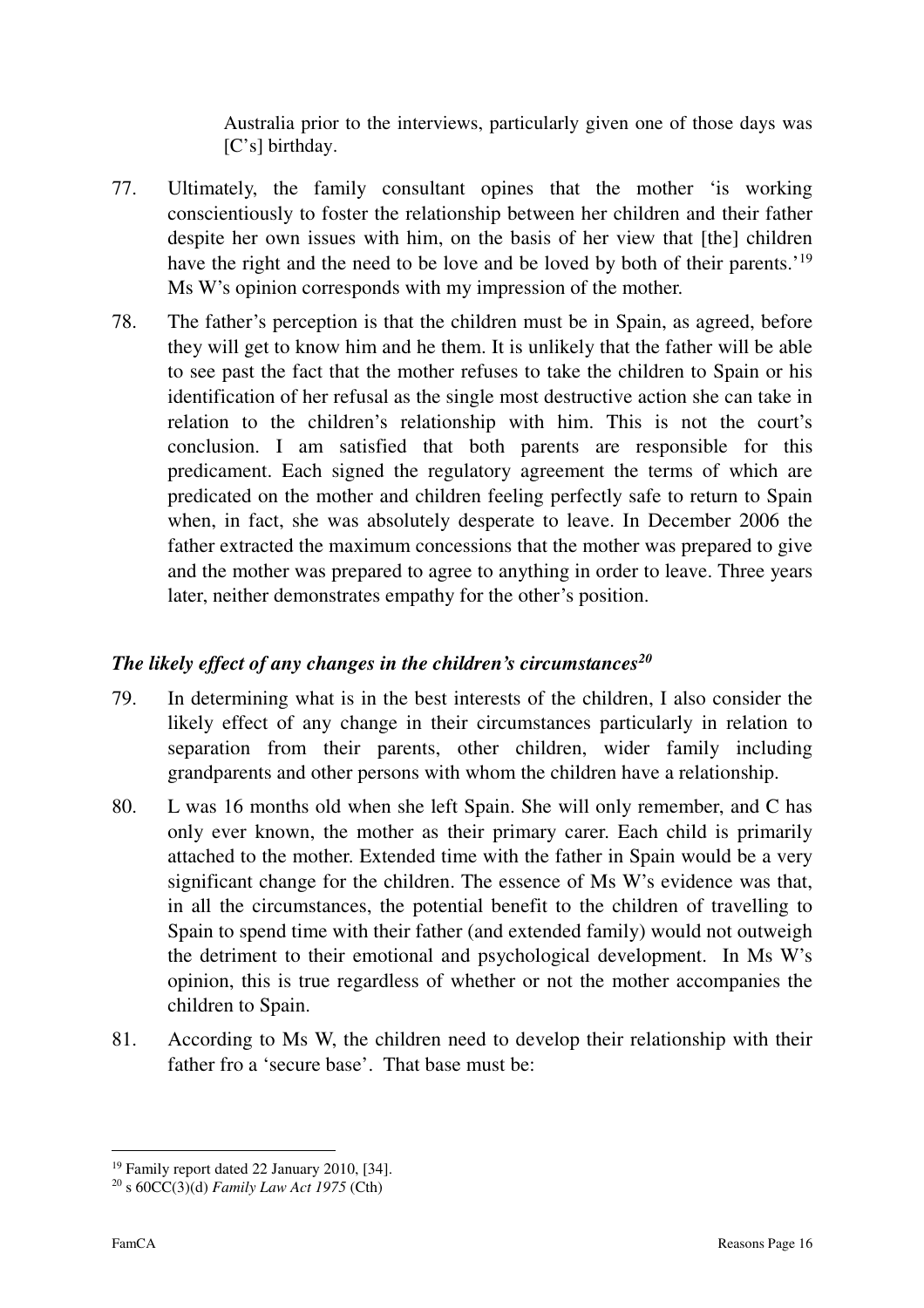On home ground with their mother and all that is familiar nearby and [the father] demonstrating the consistency of his commitment despite the sacrifices he needs to make in doing so.

- 82. In cross-examination, Ms W explained security as a two-pronged concept. First, the mother must feel secure that she can leave the country and return with the children. Even if the mother is legally secure in the sense that there are safeguards in place to ensure her return, her past experience with the father may nonetheless lead her to experience realistic anxiety about travelling to Spain with the children. Inevitably, that anxiety will impact on the children's experience of their time with the father, as well as on their relationship with their primary caregiver.
- 83. The second interrelated aspect of security is that the children have the opportunity to develop their relationship with their father in a predictable, familiar space. The environment in which they are familiar, and in which they have thrived, is that of the mother and her extended family. In terms of predictability, the children require a concrete sense that they know when they are going to see and communicate with the father. Ms W stated that the mother's distrust of the father's commitment to consistent and regular contact with the children was an important issue which needs to be addressed.
- 84. Accordingly, Ms W's recommendations (which she addresses to the parents, rather than to the court) are that time with the father needs to initially occur in Australia and be staged in a gradual fashion. The gradual staging of time in Australia would aim to build both the children's and the mother's sense of security on the two levels explained above.
- 85. A model for graduated staged time with the father, which Ms W suggests, is that the children spend time with the father initially in the company of their mother, and eventually without her, in Australia for two periods of two to four weeks for at least three to four time periods. If the father saw the children on two separate time periods for two consecutive years, the children could travel to Spain in two years' time. Ideally, they would spend overnight time with the father before travel to Spain is considered. Ms W's opinion is that if these steps were taken, the level of security and trust between the parents would be at an adequate level to support the children.
- 86. The children are at a critical stage of their development. Ms W identifies serious risks to the children if they were to be rushed or forced to spend time with their father in the unfamiliar territory of the father's homeland; where they do not understand the language, have no pre-existing bond with the father or his extended family and are impacted by their primary caregiver's distrust and anxiety. There is a high probability that the children will feel distress and anxiety, which could negatively impact on their relationships with both parents,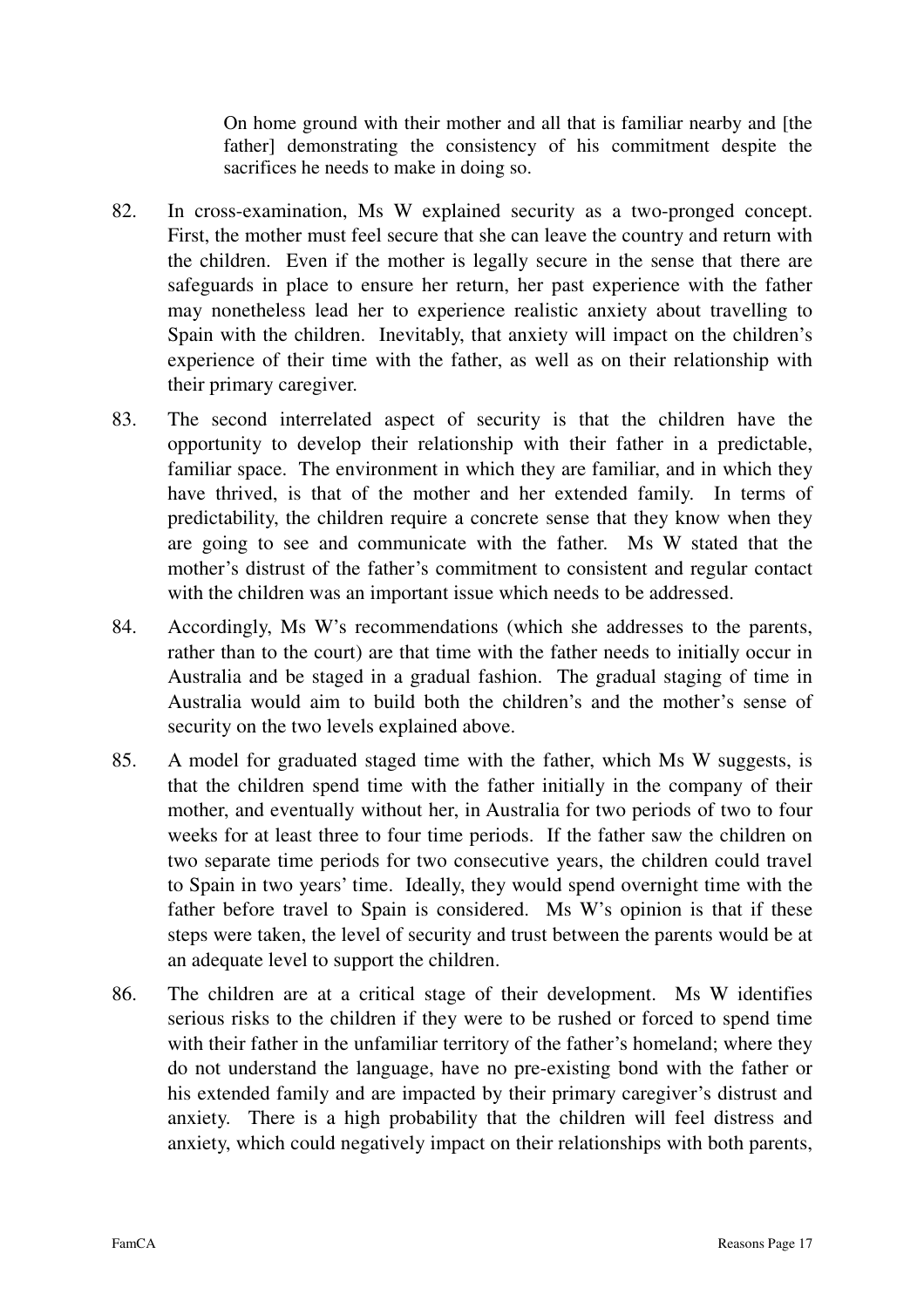as well as their future capacity to form trusting and intimate relationships. In cross-examination, Ms W provided a salient example:

If you suddenly put a three-year-old with another person for five days, they may have a good time but they don't know that their main anchor, their mainstay, is going to be there when they come back, and that's really the worry for them. So they can become very insecure; not necessarily while they're with the visiting person, but when they return, and that's why we hear about children after contact becoming very clingy.<sup>21</sup>

- 87. Overall, it was Ms W's clearly enunciated opinion that any period of time proposed to be spent with the father in Spain at this stage would be highly unsuitable. In her opinion, if the children were to spend sixty days in Spain, without seeing their mother, 'the bottom would fall out of their worlds. They're very happy, secure children, that rely so much on the loving relationship they have with their mother'.
- 88. I accept Ms W's evidence. The father, too, accepts this to some extent. Under cross examination, the father indicated that any time which he spent with the children in Australia would necessarily involve the mother as a supervisor until such time as the children were comfortable with him. Whilst under cross examination, the father proposed that whilst in Spain, the mother and children stay in a house in D, with which she is familiar, and he would see the children regularly but for short periods over sixty or so days. The mother would have use of a car and he would visit the children as often as he could until they were at a stage when they would be prepared to stay overnight with him. These insights reflect favourably on the father's appreciation of the children's needs, however, these were isolated insights.

## *Practical difficulties and expense associated with contact<sup>22</sup>*

- 89. I must consider the practical difficulty and expense of the children spending time with and communicating with the father.
- 90. The father estimates that this recent trip to Australia cost US\$15,000. This included business class fares for himself and his wife.
- 91. The access visits which the father proposed after being cross examined extensively were quite different from the 60 consecutive days for which the regulatory agreement provides and which the father demanded in his correspondence to the mother in June 2007 and July 2008. The father's proposal under cross examination is also different to that sought by the SCA in the application filed on 23 October 2009.

 $\overline{a}$  $21$  Transcript of proceedings, 4 February 2010, page 15.

<sup>22</sup> s 60CC(3)(e) *Family Law Act 1975* (Cth)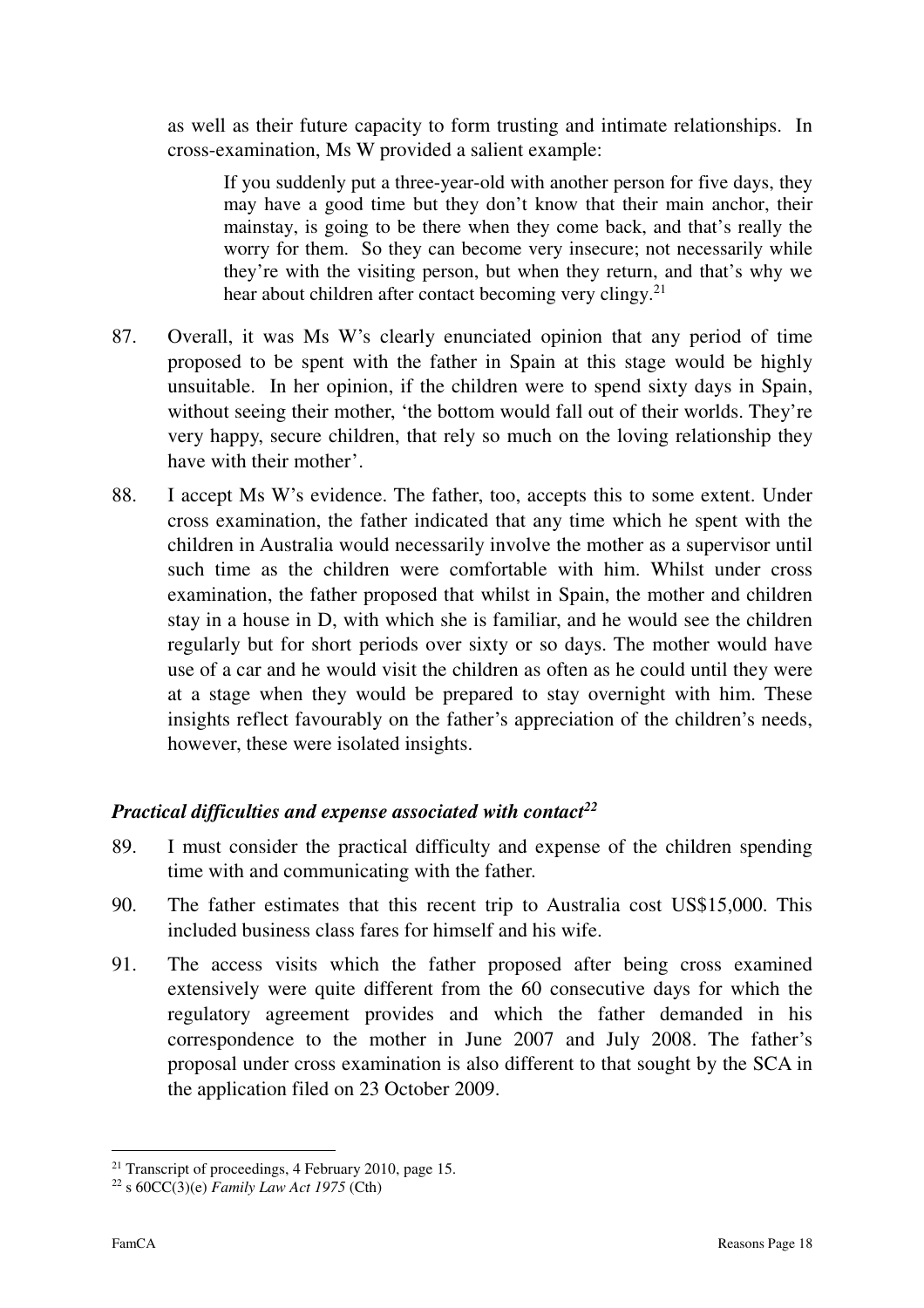- 92. As indicated, the father accepts that the children would need to see the mother very regularly and, at least in the early stages, be based with her in Spain. The father recognises that the mother will need some transport and a generally comfortable existence whilst she visits Spain.
- 93. Significantly, the father recognises that the mother would need to be free of anxiety about him taking further action to prevent the children leaving Spain or the fines which have been imposed being collected.
- 94. The mother is acutely aware that she has not honoured the regulatory agreement. She maintains that she has good reasons for doing so but she is not arrogant enough to expect others, particularly the father, will agree with her.
- 95. The mother's perception is that considerable wrath from the father's family, the authorities and the father await her if, or when, she returns to Spain. She has good reason to be concerned. She gave evidence that she would have signed anything to get out of Spain and that she agreed to the terms of the regulatory agreement with no real intention of abiding those terms once she and L arrived in Australia. I am satisfied that her anxieties in this regard are genuine and reasonable.
- 96. The mother raised her concerns about being punished and being prevented from returning to Australia with the children as impediments to the children spending time with the father in Spain as early as June 2007. It is a great pity that the applicant SCA could not provide evidence as to how those concerns could be assuaged. It was not until the father was being cross examined that it was apparent that he did not want the mother to be punished for her wrongdoing or that he would agree to not take any steps to retain the children in Spain.<sup>23</sup> These expressions of intent came far too late to be embodied in meaningful or viable safeguards. If that was always the father's state of mind, the SCA should have better prepared the case by anticipating how the mother's concerns for herself and the children could be met and to have advanced a concrete proposal in that regard.
- 97. The applicant SCA obtained instructions from the father that he would offer a bond of up to \$50,000 for the mother's peace of mind, presumably to be accessed by her in the event she did have difficulties leaving Spain. I am satisfied that this is an inadequate safeguard in circumstance that have not been fully ascertained.
- 98. I advised counsel and the mother that in the middle of this year Spain and other members of the European Union will accede to the Hague Convention of 19 October 1996 on Jurisdiction, Applicable Law, Recognition, Enforcement and Co-operation in respect of Parental Responsibility and Measures for the

<sup>&</sup>lt;sup>23</sup> Exhibit "SCA2", fax from Australian Central Authority to Central Authroity for Spain dated 22 October 2009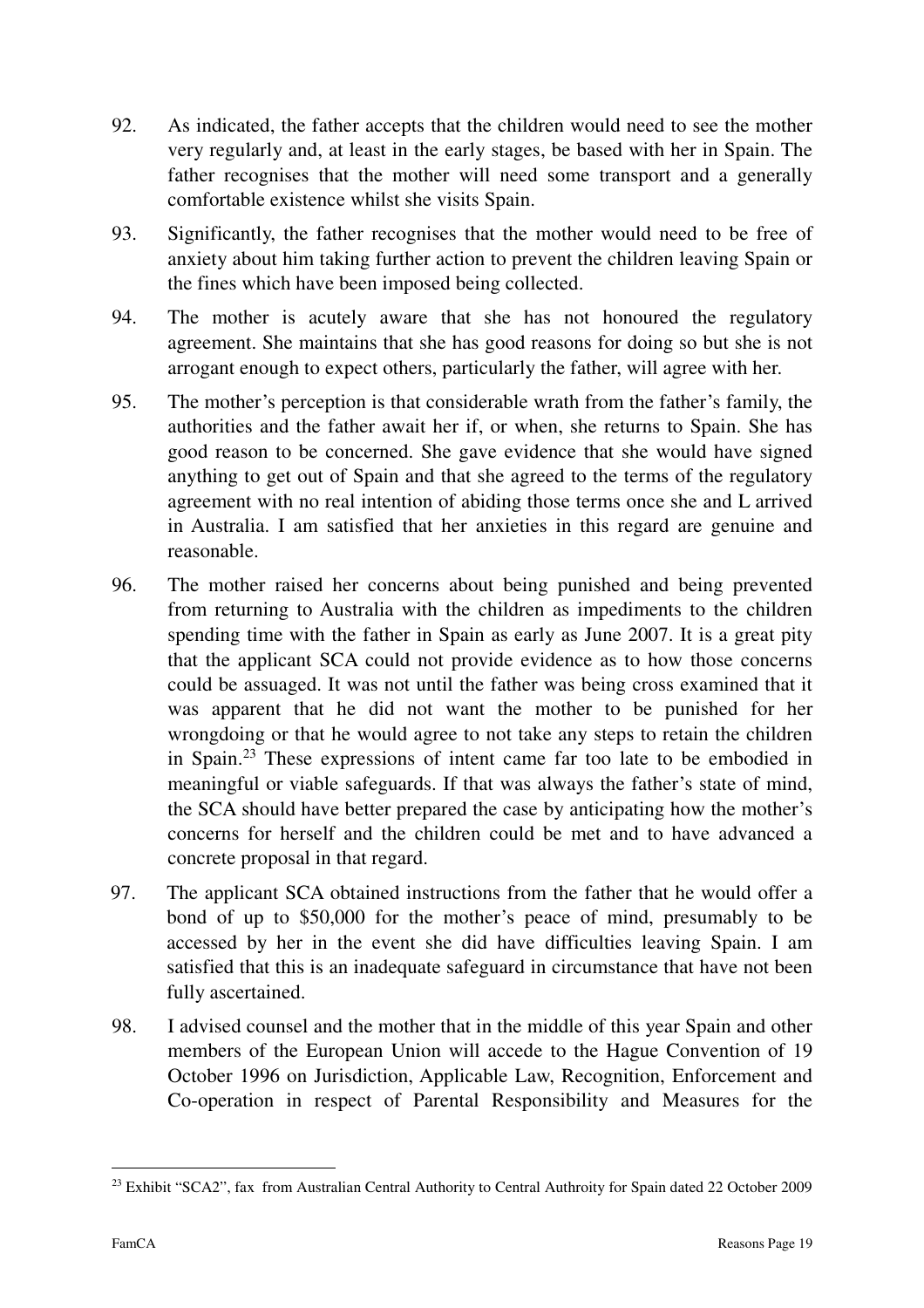Protection of Children<sup>24</sup> ('the 1996 Convention'). The 1996 Convention aims to supplement the 1980 Convention by minimising conflict between State-party authorities. Although Spain is not a contracting state to the 1996 Convention, it has been implemented in Australian law through the *Family Law Amendment (Child Protection Convention) Act 2002* (Cth) and the Family Law (Child Protection Convention) Regulations 2003 (Cth).

- 99. The basic framework, having regard to the 1996 Convention and the 1980 Convention, provides for international legal cooperation in supporting transfrontier contact rights and is comprised of two basic elements. First, there should be common rules defining the circumstances in which courts may exercise jurisdiction to make or vary decisions relating to contact. The aims of a common jurisdictional basis are to avoid litigation and further conflict between the parties; ensure courts and authorities have a legal basis for their decision-making; set limits on the circumstances in which an existing contact order may be varied; and provide certainty and discourage forum shopping.<sup>25</sup>
- 100. The second essential element for promoting international legal cooperation is that there be mutual respect for, recognition and enforcement of decisions made on the common jurisdictional basis. Pursuant to article 23(1) of the 1996 Convention, orders relating to contact made by an authority exercising jurisdiction shall be recognised by operation of law in all other contracting states. The grounds for refusing recognition, pursuant to article 23(2) of the 1996 Convention are narrow, but include:

a) if the measure was taken by an authority whose jurisdiction was not based on one of the grounds provided for in Chapter II;

b) if the measure was taken, except in a case of urgency, in the context of a judicial or administrative proceeding, without the child having been provided the opportunity to be heard, in violation of fundamental principles of procedure of the requested State;

c) on the request of any person claiming that the measure infringes his or her parental responsibility, if such measure was taken, except in a case of urgency, without such person having been given an opportunity to be heard;

d) if such recognition is manifestly contrary to public policy of the requested State, taking into account the best interests of the child;

 $\overline{a}$ <sup>24</sup> *Hague Convention of 19 October 1996 on Jurisdiction, Applicable Law, Recognition, Enforcement and Cooperation in respect of Parental Responsibility and Measures for the Protection of Children* (concluded 19 October 1996, entered into force 1 January 2002).

<sup>25</sup> Hague Conference on Private International Law, *Transfrontier Contact Concerning Children: General Principles and Guide to Good Practice, Hague Conference on Private International Law* (2008) 12-13.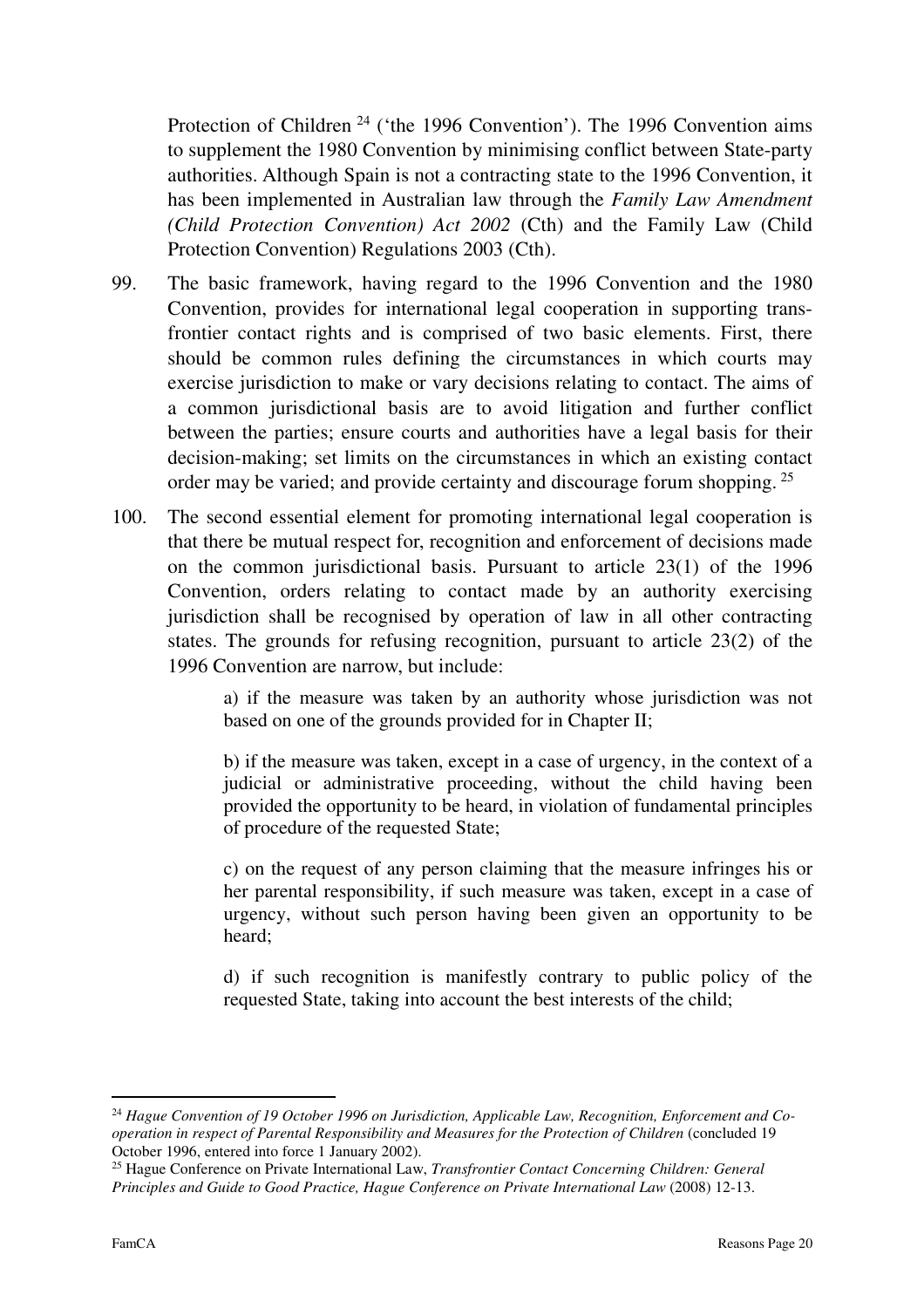e) if the measure is incompatible with a later measure taken in the non-Contracting State of the habitual residence of the child, where this later measure fulfils the requirements for recognition in the requested State;

f) if the procedure provided in Article 33 has not been complied with.

- 101. The issues confronting the mother on a return to Spain are very real and worrisome. It is one thing to say that the father has no pending proceedings but quite another for her to be sure that he will not take any further proceedings against her. If this family had at its disposal the security and comfort afforded by the operation between Spain and Australia of both Conventions, the issues would be much less, particularly so if the mechanism for advance recognition of orders as provided in the 1996 Convention were available.
- 102. Ultimately, no party addressed me on the implications for the children of the 1996 Convention coming into operation between Australia and Spain and there was no application for an adjournment until such time as both countries have the benefits (and obligations) of both Conventions.
- 103. As will become apparent, I propose to put in place a regime of time to be spent between the father and the children in Australia which will last for three years. If the father avails himself of the regime of time, I anticipate that in the year following 2013 the children will be spending time with the father in Spain. At such time as this court is asked to make orders, by agreement or in a contested hearing, for time to be spent after 2013, it is likely that the 1996 Convention will have been operational between our respective countries for most of the intervening period.

## *Capacity of the parents to meet the children's needs 26*

- 104. In determining what is in the best interests of the children, I need to consider the capacity of the parent or of any other person to provide for the needs of the children, including their emotional and intellectual needs.
- 105. The SCA submits that the mother's refusal to abide the terms of the regulatory agreement is not in the best interests of the children and represents a shortcoming in the mother's capacity as a parent. I am unable to accept that submission having regard to the expert evidence of the family consultant in relation to the developmental needs of the children.
- 106. The family consultant had broad discussions with the father and his wife ranging from what he had planned as activities for the children over the ensuing days to the father's consideration of himself and his wife migrating to Australia to be near to the children. The family report writer recorded:-

 $\overline{a}$ 26 s 60CC(3)(f) *Family Law Act 1975* (Cth)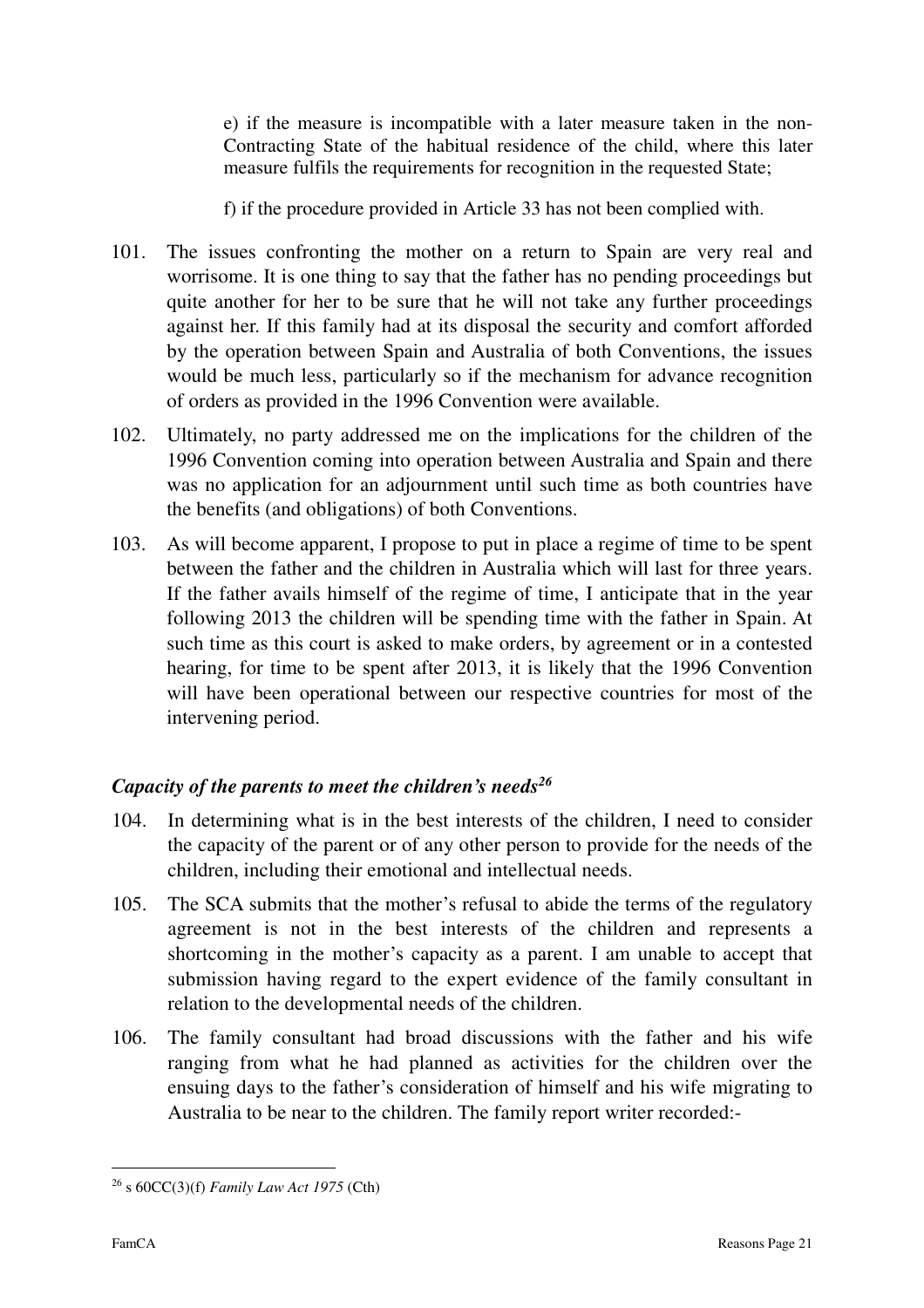- 41. [The father] indicated to the Family Consultant that should he and [his wife] migrate to Australia it would be "good for the children and good for us" but that [the mother] would not assist with this process. He felt it was important to come to live in Australia because "I don't want the children to say one day their father abandoned them". He spoke of wanting them to grow up to knowing they are loved by their father "who is not just in a computer."
- 42. Whilst on the one hand speaking of his desire to migrate to Australia, to above all be in a country where the children were and where everyone in his view had better opportunities, [the father] noted on the other hand how distressed he was that his terminally ill father and extended family had not been able to spend time with the children because of [the mother's] breach of the Orders. It was unclear how [the father] would reconcile migration with his closeness with his family, particularly given that his rejection of migration to Australia was a major factor in the collapse of his relationship with [the mother].
- 43. When observed initially with the children, [the father] was understandably somewhat awkward in dealing with two children who clearly were feeling, anxious, excited and equally awkward. [The father] managed to contain his own equally understandably strong emotions in order to focus on the needs of [the children] as best he could.
- 44. With time [the father] became increasingly able to engage with the children on their level making every effort to do so in a manner that placed no demands on them. Whilst it was evident that he may not have had extensive close experience with such young children and may indeed not have a particularly strong understanding of their developmental needs, [the father] demonstrated a a desire to develop these. Given his success in placing the children entirely at ease to the point where they were boisterously playing, calling him daddy and happy to kiss him goodbye there is little doubt that he has the capacity as well as the desire to do so.
- 45. [The father] was not able to point to particular plans or ideas for how to occupy the children during his time with them in Australia until the matter proceeded to Court. This, combined with his apparently limited understanding that his requests to adhere to the Consent Orders might not necessarily reflect the children's best interests was concerning, however [the father] was not only open to discussion regarding thee matters but indeed he was most willing for this to occur.
- 46. The Family Consultant did not have the opportunity to observe [the father's wife] with the children but had no reason to believe that she would be anything other than focused on relating comfortably with the children for both their sakes and the happiness of her husband. She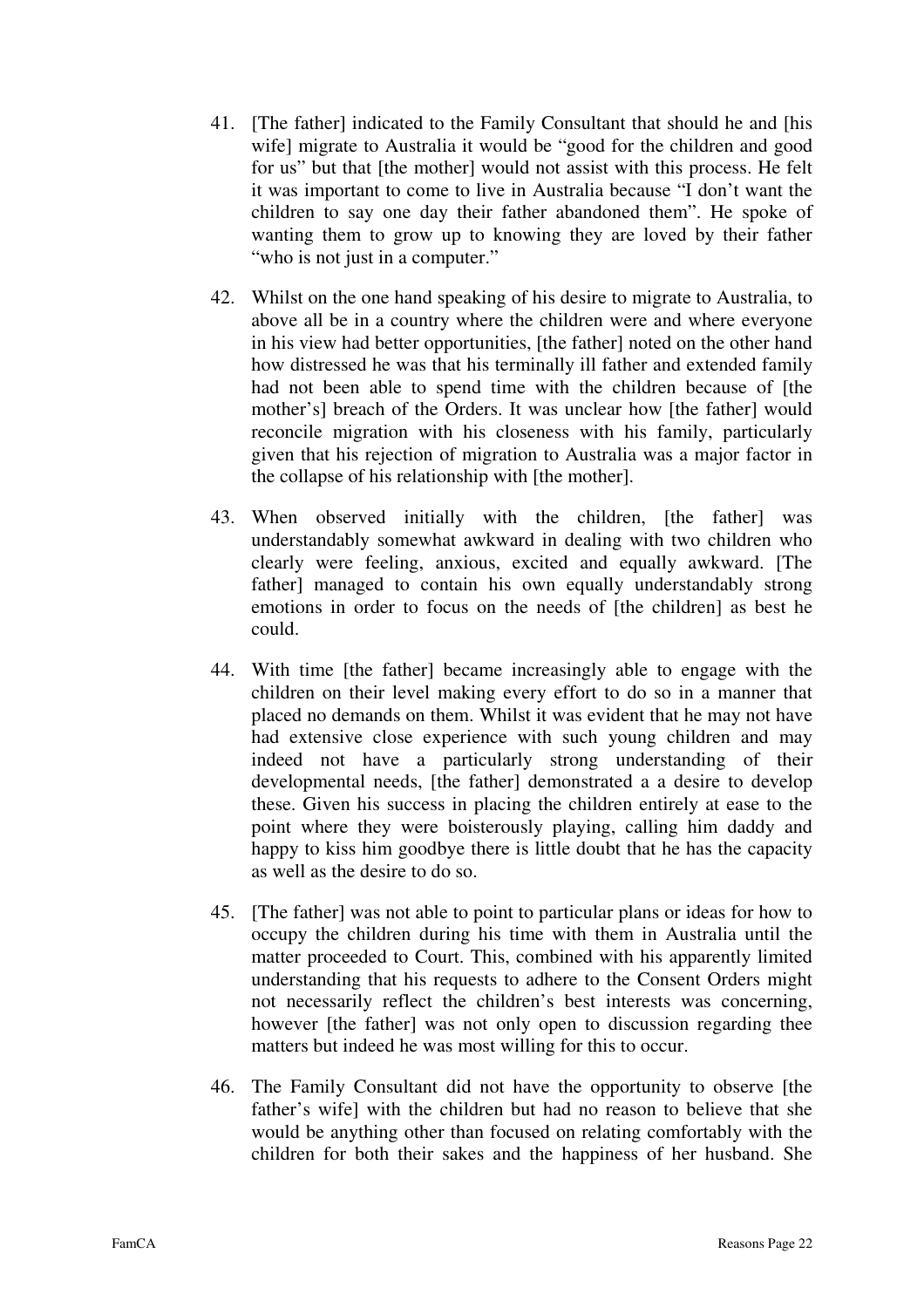impresses as a thoughtful considerate individual who wanted to be supportive of her partner during stressful circumstances.

- 47. [The father] impresses as someone who genuinely wishes to provide his children with the opportunity to know and understand that they have two loving parents. He impresses however as being as yet uncertain as to how this can occur and in particular what is the most feasible action for him to take in this regard.
- 107. The father emerges as a man who wants to be involved in the lives of his children but who is very conscious of his inexperience when compared to the competent and easy parenting of the mother. My assessment of the father is that he is unable to think through and arrive at a child focussed resolution for L and C which differs significantly from the terms of the regulatory agreement. He is incapacitated by a fear that, in sanctioning any parenting regime which does not involve the children spending extended periods in Spain with him immediately, he will compromise if not destroy the children's heritage and birthright. I do not regard the father as selfish or self interested. He is caught between the expectations of his family, his love for his terminally ill father and what is right and suitable for the children having regard to their developmental needs. However, the fact that he is so conflicted represents a shortcoming in his ability to provide for the needs of the children, including their emotional needs at this time.

## *The children's maturity, sex, background and other characteristics<sup>27</sup>*

- 108. I consider the maturity, sex, lifestyle and background (including lifestyle, culture and traditions) of the children and their parents.
- 109. Spain is the children's country of origin. I am satisfied that the children will derive considerable benefit from experiencing Spanish life first hand at a point in the future when is consistent with their developmental needs.
- 110. The mother agrees that the children should start to learn Spanish and indicated that she will learn along with them. If there is an age appropriate Saturday school for culture and customs, she will also enrol them in that school. Australia has a variety of cultural schools for children of many ethnic backgrounds but in many years of family law I have not encountered a Spanish school. If the mother cannot source such a school, I have requested that the ICL investigate the matter.
- 111. The father's evidence was that he only has three weeks of holidays which he could use to come to Australia. This time curtails the time which he would be able to spend with his wife's family in America.

 $\overline{a}$ <sup>27</sup> *Family Law Act 1975* (Cth) s 60CC(3)(g).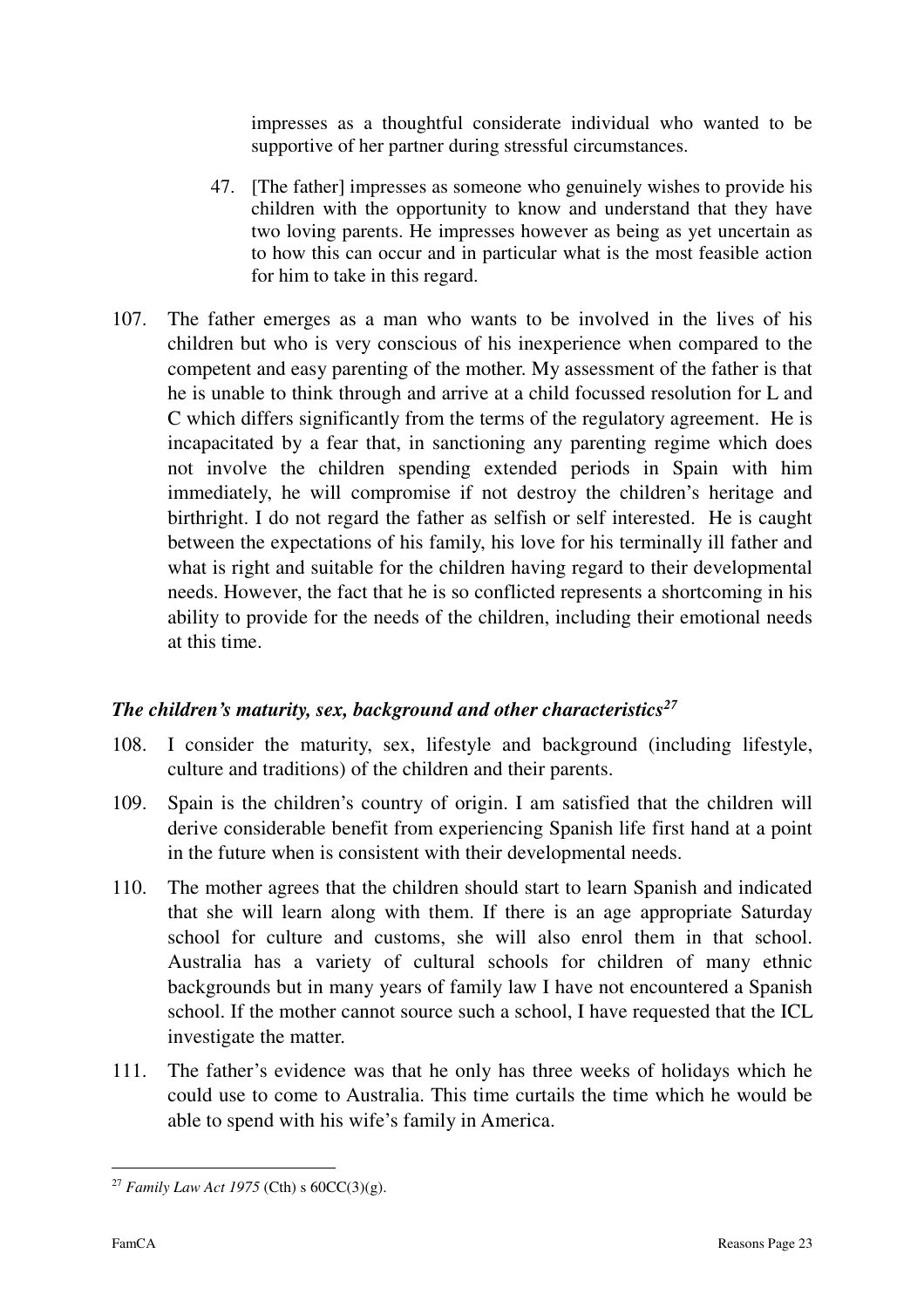- 112. L will attend school in 2010. Currently the children attend a child care centre on Mondays and Fridays and are cared for by the mother's parents on Tuesdays and Wednesdays.
- 113. There is the potential that the father's time in Australia will conflict with the attendance of one or both children at school. Save for the week before the start of the school year and the first two weeks of the school year, the children's association with the father is, in my view, more important than their attendance at school. That said, it would be a very beneficial experience for the father to take them to school and introduce him to their teachers and for the father and his wife to be seen by their friends. The children and the father would benefit enormously from the normality of school drop off, pick up, reading tasks and talking about the events of the day. Handled correctly, the attendance of the children at school for some days that the father is in Australia would add a valuable dimension to the relationship between the father and the children. The father may also bear in mind weather patterns in Melbourne and the fact that special events and activities suitable for these children are much more plentiful and sometimes staged only during school holidays. Ultimately, however, I do not wish to dictate the dates of the father's holidays and I will leave attendance at school by the children during his time with them a matter within his discretion. If the father does decide to take them out of school, I expect that he would liaise with the teachers concerned to see if there is some school work that he can assist the children to learn during that time.
- 114. The family report and evidence of Ms W plainly supports the mother's position that the interests of the children require that restrictions be placed on the time the children spend with the father. In particular, given the children's young ages and critical stages in development, that fact that they have enjoyed only limited contact and knowledge of their father, and the relationship of immense distrust that exists between the parents, the children's time with the father cannot presently be spent in Spain. To accord any less weight to the importance of the children's need to get to know their father in a familiar setting, in a gradual fashion and with the full support of the mother (under whose care they are thriving), would place their long term emotional and psychological development in jeopardy. I am satisfied that to do so would place the interests of the father in having his wishes enforced would be to elevate his needs above those of the children.
- 115. Given the age of the children and their limited relationship with the father, I will structure the orders to maximise the time that the children spend with the father over the three week period whilst preserving time for the children to regroup with the mother. The children's time with the father should progress gradually toward overnight time and eventually to multiple nights over the three year period. This will be a staged progression which is predicated on each stage working reasonably well for the children. If that does not occur, it may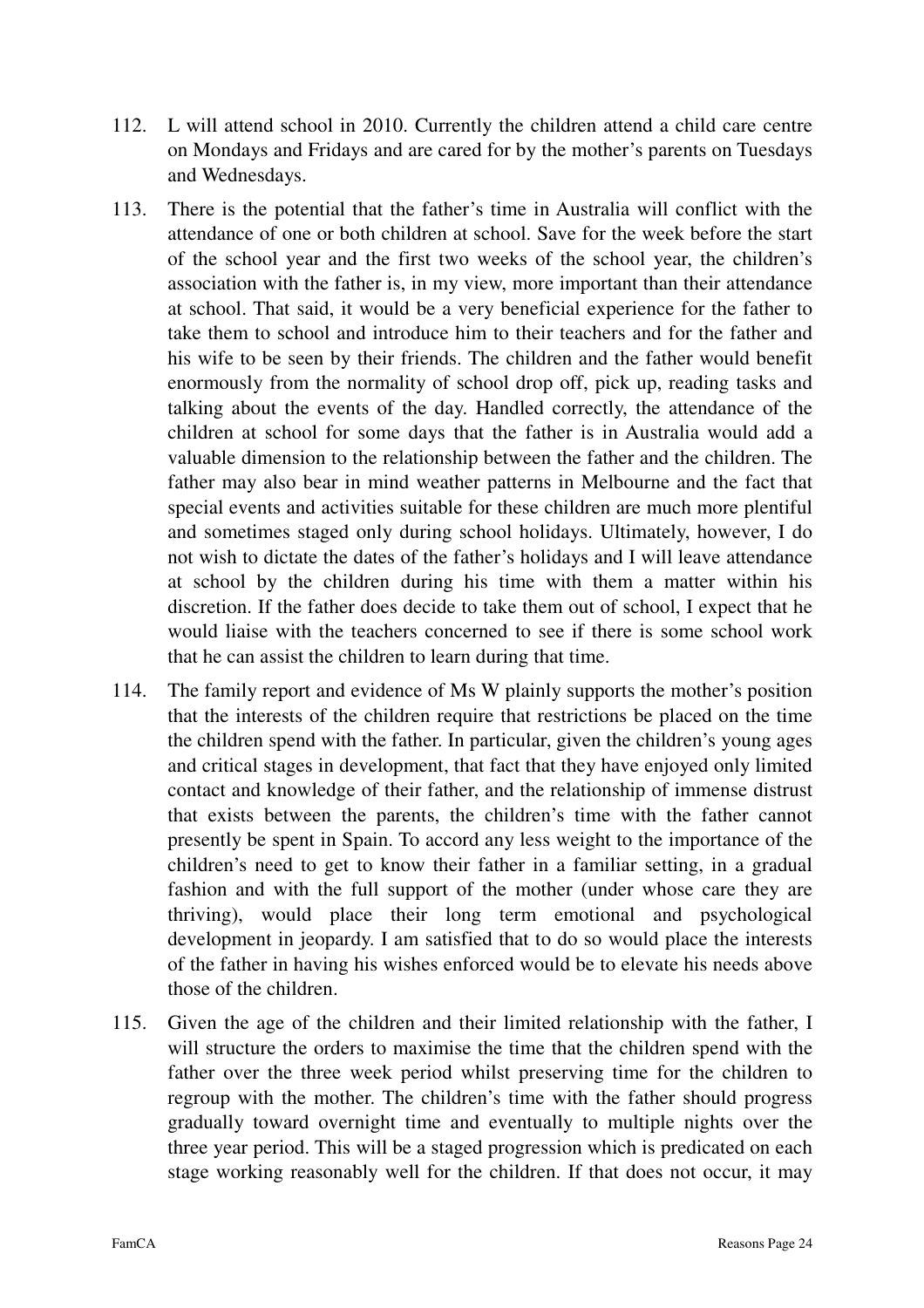need to be adjusted by agreement or, in the absence of agreement, returned to court on very short notice. Given the father's acknowledgement that the children were not ready to be left alone with him during his last visit to Australia, I have some confidence in his ability to read the children's reactions and to act accordingly. I will provide for the children to be able to contact the mother when they spend overnight time with the father and upon the reasonable request of the children or either of them.

116. It is imperative that the father and mother maintain the webcam contact between visits.

## *The attitude to the children and to the responsibilities of parenthood demonstrated by each of the children's parents<sup>28</sup>*

- 117. I must consider the extent to which each of the children's parents has fulfilled, or failed to fulfil his/her responsibilities as a parent. This factor includes the extent to which each parent has taken or failed to take the opportunity to spend time<sup>29</sup> with and communicate with<sup>30</sup> the children and to participate about major long term issues concerning them.<sup>31</sup> It includes the extent to which the parent has fulfilled or failed to fulfil his/her obligations to support the children financially<sup>32</sup> or otherwise maintain the children. It also includes the extent to which each parent has facilitated, failed to facilitate or frustrated the other parent's participation in the long term welfare<sup>33</sup> and the other parent communicating with the children<sup>34</sup> or spending time with the children.<sup>35</sup> The court must have particular regard to events which have happened, and circumstances which have existed, since the parties separated.<sup>36</sup>
- 118. I have already mentioned the extent to which each parent feels justified in their respective positions and does not empathise with the other parent. The starting point is that both parents accepted that the children should live in Australia with the mother. Thereafter, the mother has frustrated the father's expectation and entitlement to spend time with the children in Spain but has done so, in my assessment, with due regard to what is in the best interests of the children.
- 119. On the other hand, once it was apparent that the mother had reneged on the terms of the regulatory agreement, the father could have elected to spend time with the children in Australia. He refused to do so, in my assessment, because

<sup>28</sup> s 60CC(3)(i) *Family Law Act 1975* (Cth)

<sup>29</sup> s 60CC(4)(a)(ii) *Family Law Act 1975* (Cth).

<sup>30</sup> s 60CC(4)(a)(iii) *Family Law Act 1975* (Cth).

<sup>31</sup> s 60CC(4)(a)(i) *Family Law Act 1975* (Cth).

<sup>32</sup> s 60CC(4)(c) *Family Law Act 1975* (Cth).

<sup>33</sup> s 60CC(4)(b)(i) *Family Law Act 1975* (Cth).

<sup>34</sup> s 60CC(4)(b)(ii) *Family Law Act 1975* (Cth).

<sup>35</sup> s 60CC(4)(b)(ii) *Family Law Act 1975* (Cth).

<sup>36</sup> s 60CC(4A) *Family Law Act 1975* (Cth).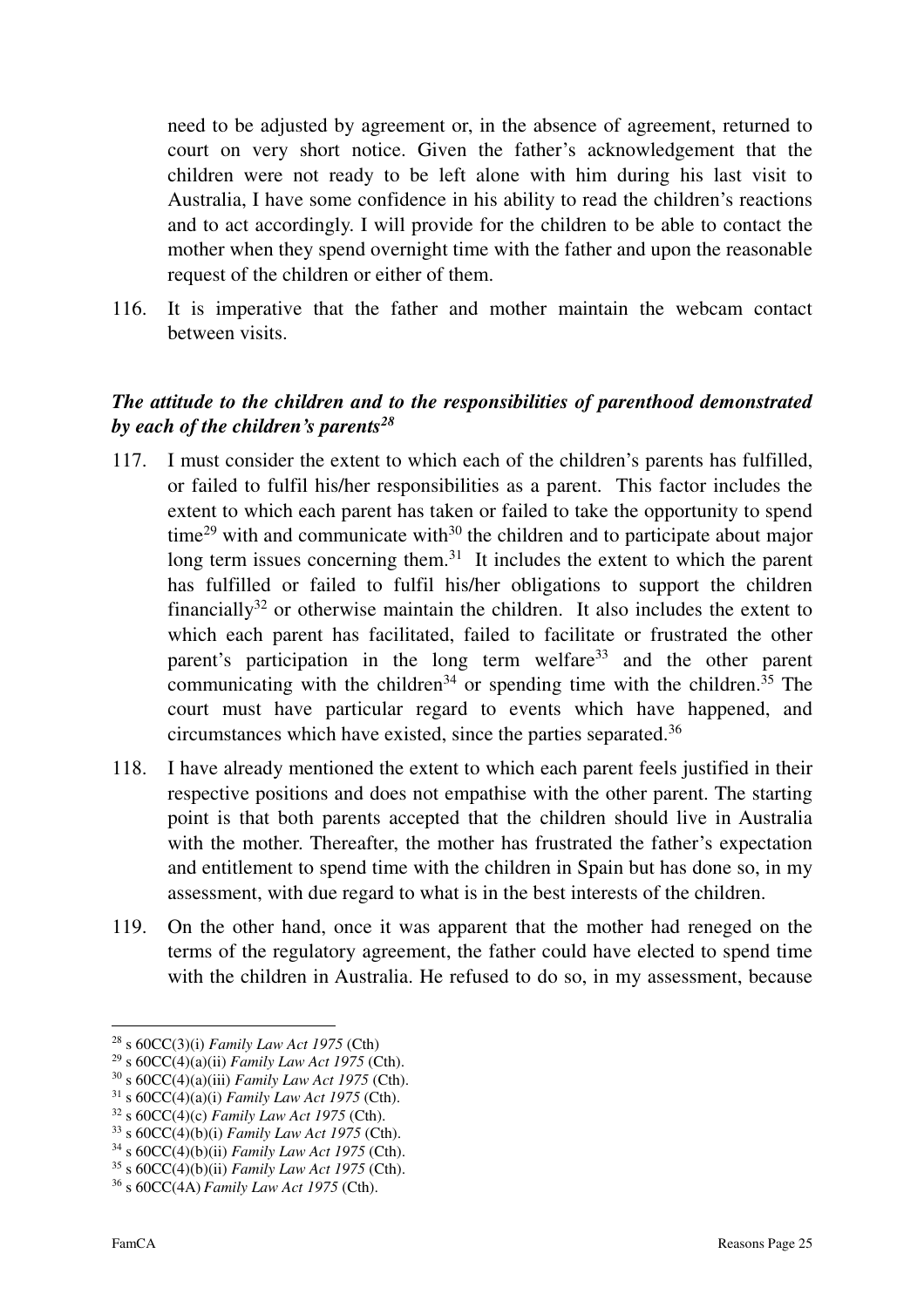he did not want to lose the moral high ground or compromise what he perceived to be the children's entitlement to be in Spain. The father was assiduous in taking legal proceedings in Spain to sure up and enforce the terms of the parenting agreement. It is a pity for the children that some of that energy was not directed at meeting them. The father raised an apprehension of fear of being assaulted by the mother if he visited Australia. I do not accept that was a genuine or reasonable fear.

120. There is plenty of scope for recriminations on both sides. However, in my assessment, the best interests of he children will be served by the parents looking towards the future.

## *Any family violence involving the children or any member of the children's family and family violence orders<sup>37</sup>*

- 121. As noted above, the definition of family violence provided in s 4 of the Act is broad and may include threatened or actual violence toward a person, members of their family or their property.
- 122. The father alleges that the mother attacked him savagely in October 2006. The mother denies that occurred and alleges that the father made the allegations to obtain leverage in the dispute about the breakdown of their relationship. I make no finding as to whether the assault did occur. However, I am comfortably satisfied that nothing of that nature is likely to arise again between the parties.

## *Whether it would be preferable to make an order that will be least likely to lead to the institution of further proceedings in relation to the children<sup>38</sup>*

- 123. Parenting proceedings are never final in the sense that children and their parents' circumstances change and arrangements may need to alter as a consequence of those changes. Ideally courts should make parenting orders that minimise the prospects of future litigation. Litigation is costly in emotional and financial terms and may have the effect of standing in the way of parties parenting children effectively. Parents and children are readily distracted by litigation. However, in this case, I propose that parenting arrangements be reviewed in approximately three years time with a view to time being enjoyed between the children and the father in Spain with the mother accommodated close by. The orders which I make will be final but are intended to last for about three years, until L is nearly 8 years of age and C will be six years old.
- 124. It is important that the father has certainty about arrangements before he commits himself, and possibly his wife, to travel to Australia for three weeks.

 $\overline{a}$  $37$  ss  $60CC(3)(j)$  and (k) *Family Law Act* (Cth)

<sup>38</sup> s 60CC(3)(l) *Family Law Act* (Cth)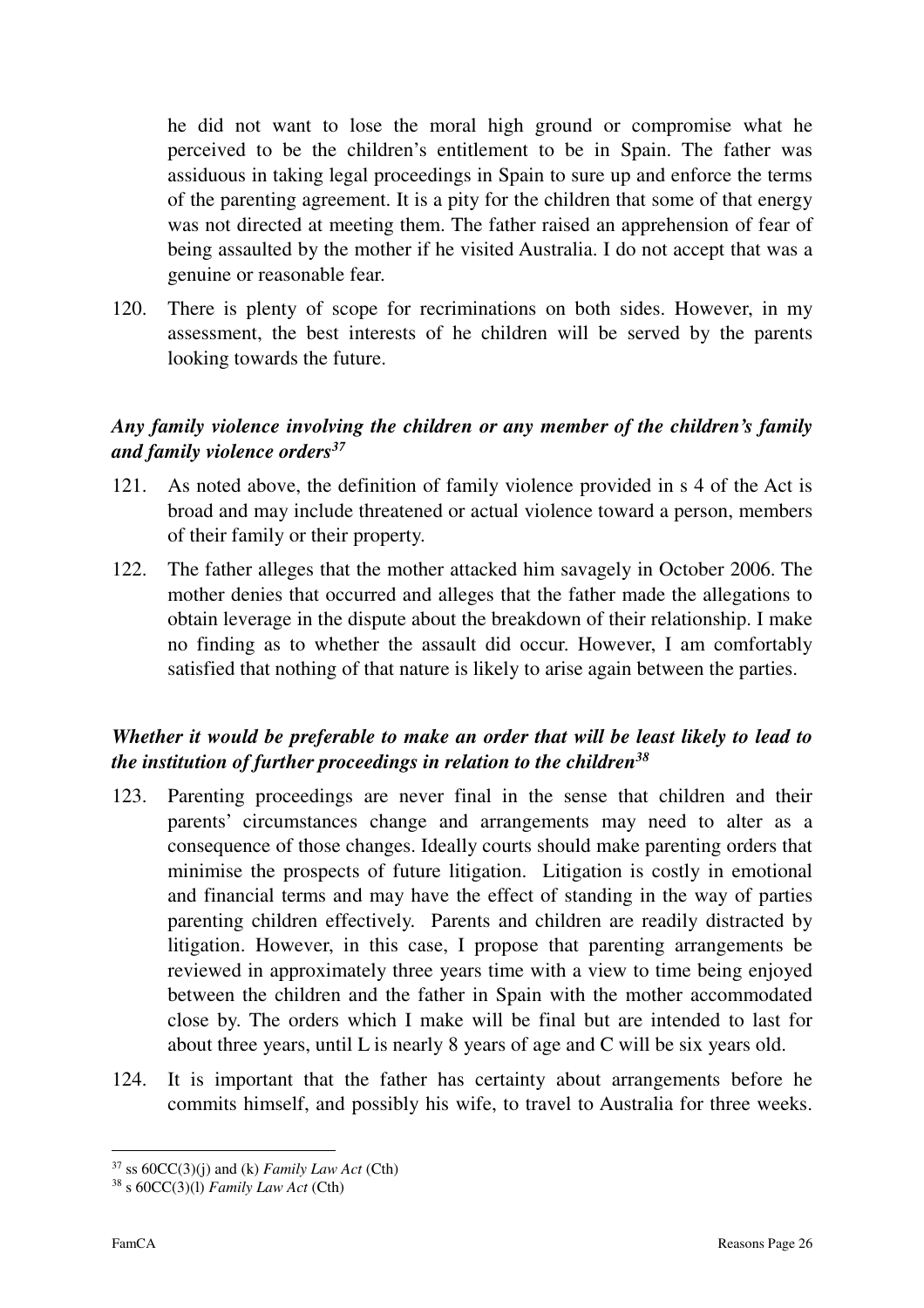Therefore, in the hope that a streamlined procedure for any future applications may minimise disruption for the children, I will grant liberty to the parties to have the matter re-listed before me, if I am reasonably available. If I am not reasonably available, the Chief Justice who is the other International Hague Network Judge may be available and, if not the Chief Justice then the matter should be referred to a case management judge.

#### *Any other fact or circumstance the Court thinks relevant<sup>39</sup>*

- 125. Whilst the best interests of L and C are the paramount consideration, it is not the only consideration. In this case, the purpose of the 1980 Convention must be considered. It is directed toward the legal cooperation and the enhancement of the international movement of children. The Convention acknowledges an international community and the need for reciprocity in our approaches to custody and access. These purposes complement rather than displace the best interests of the subject children.
- 126. Spain has a system of family law administered by a specialist network of courts similarly to our system. This court has the utmost respect for the operation of Spanish law and the approval of the agreement which was entered into between the parties. As was observed by The Hon. Michael Kirby AC CMG in the Peter Nygh Inaugural Lecture delivered at the International Family Law Congress, Halifax, Canada on 23 August 2009 in relation to the contracting states, like Spain, whose accession or ratification has been accepted by Australia:-

Australia's judges [are] required to deem such countries' judges to have sufficient integrity, lawfulness, and due process in their courts and appropriate procedures to establish the relationship of reciprocity envisaged by the Child Abduction Convention, available for the high purposes that the convention sets out to achieve.  $40$ 

- 127. There is no defect in the Spanish legal system. The difficulty in this case lies in the terms agreed to between the parties being inappropriate to the particular circumstances of these children.
- 128. In many ways, this case illustrates the attractiveness for both countries of the coming into operation of the 1996 Convention to augment the operation of the access provisions in the 1980 Convention.
- 129. Before leaving the significance of the purpose of the 1980 Convention in respect of which this application is brought, I repeat the sentiments of Kirby J (as he then was) in his dissenting judgment in the matter of *DP v Commonwealth Central Authority and JLM v Director General, NSW*

 $\overline{a}$ <sup>39</sup> s 60CC(3)(m) *Family Law Act* (Cth)

<sup>40</sup> *International Journal of Law, Policy and the Family* 24(1), (2010) 95-114, Advance Access Publication 8 December 2009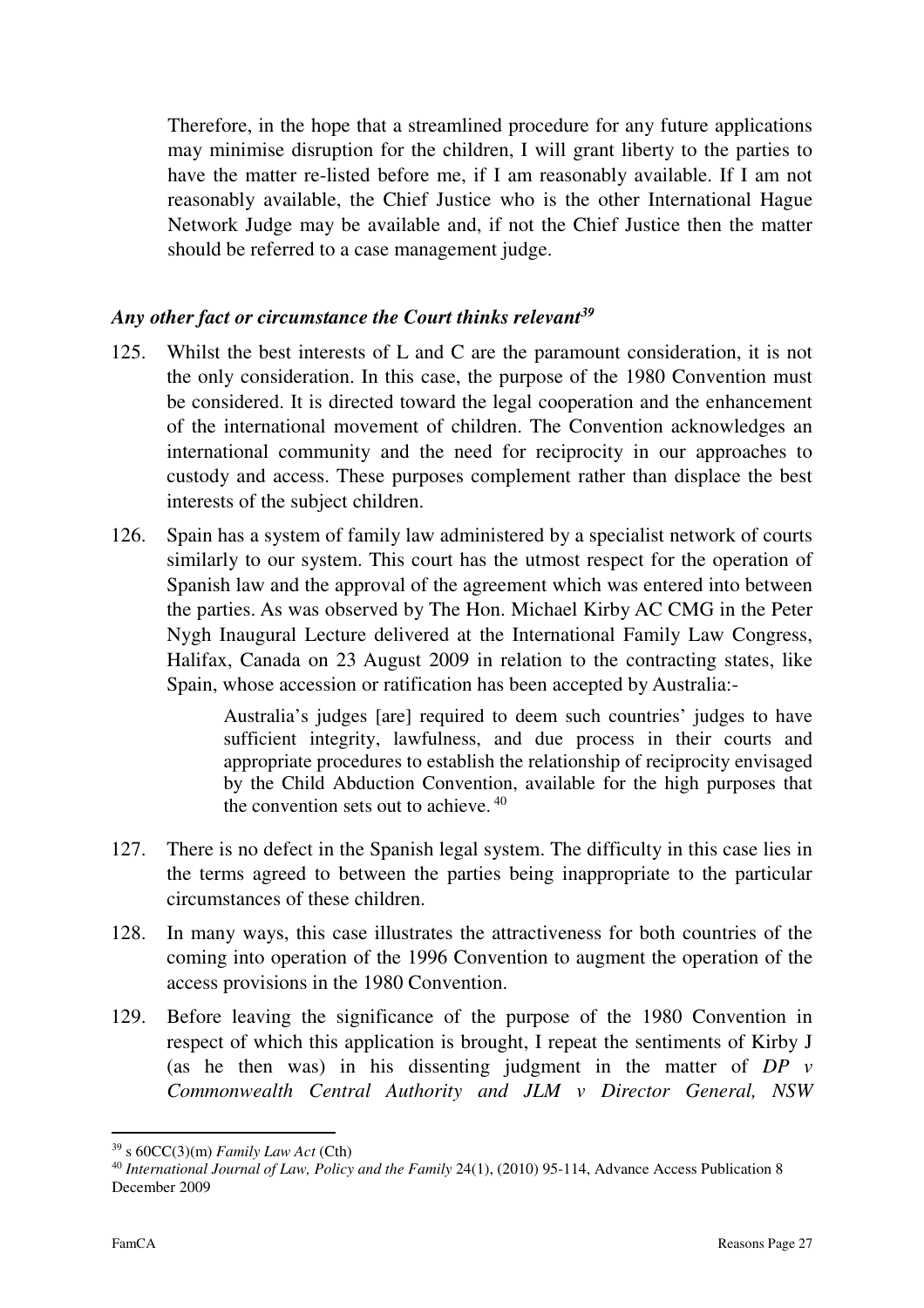*Department of Community Services* (2001) 206 CLR 401 at [155] which comments, although dealing with an abduction case and the exceptions to mandatory return, serve always to remind me of Australia's place amongst contracting states:-

Unless Australian courts, including this Court, uphold the spirit and the letter of the Convention as it is rendered part of Australian law by the Regulations, a large international enterprise of great importance for the welfare of children generally will be frustrated in the case of this country. Because Australia, more than most other countries, is a land with many immigrants, derived from virtually every country on earth, well served by international air transport, it is a major user of the Convention scheme. Many mothers, fathers and children are dependent upon the effective implementation of the Convention for protection when children are the victims of international child abduction and retention. To the extent that Australian courts, including this Court, do not fulfil the expectations expressed in the rigorous language of the Convention and the Regulations, [...], we should not be surprised if other countries, noting what we do, decline to extend to our courts the kind of reciprocity and mutual respect which the Convention scheme puts in place. And that, most definitely, would not, in aggregate, be in the best interests of children generally and of Australian children in particular.

## Parental responsibility

- 130. Neither parent sought an order affecting parental responsibility. The ICL recommended that the mother have sole parental responsibility. Likewise, neither parent sought an order that the children live with the mother but the case is predicated on them doing so and that they are habitually resident in Australia.
	- 131. I will make an order that the children live with the mother.
	- 132. Parental responsibility in relation to children means all the duties, powers, responsibilities and authority which, by law, parents have in relation to children.<sup>41</sup> In making parenting orders in relation to children, I am (subject to a few exceptions) required to adopt as a starting point that it is in the best interests of the children that the parents have equal shared parental responsibility.<sup>42</sup> Equal shared parental responsibility relates to decision making about 'major long term issues', which is defined in s 4 of the Act as follows:-

…… issues about the care, welfare and development of the child of a long-term nature and includes (but is not limited to) issues of that nature about:

 $\overline{a}$ <sup>41</sup> s 61B *Family Law Act 1975* (Cth).

<sup>42</sup> s 61DA(1) *Family Law Act 1975* (Cth).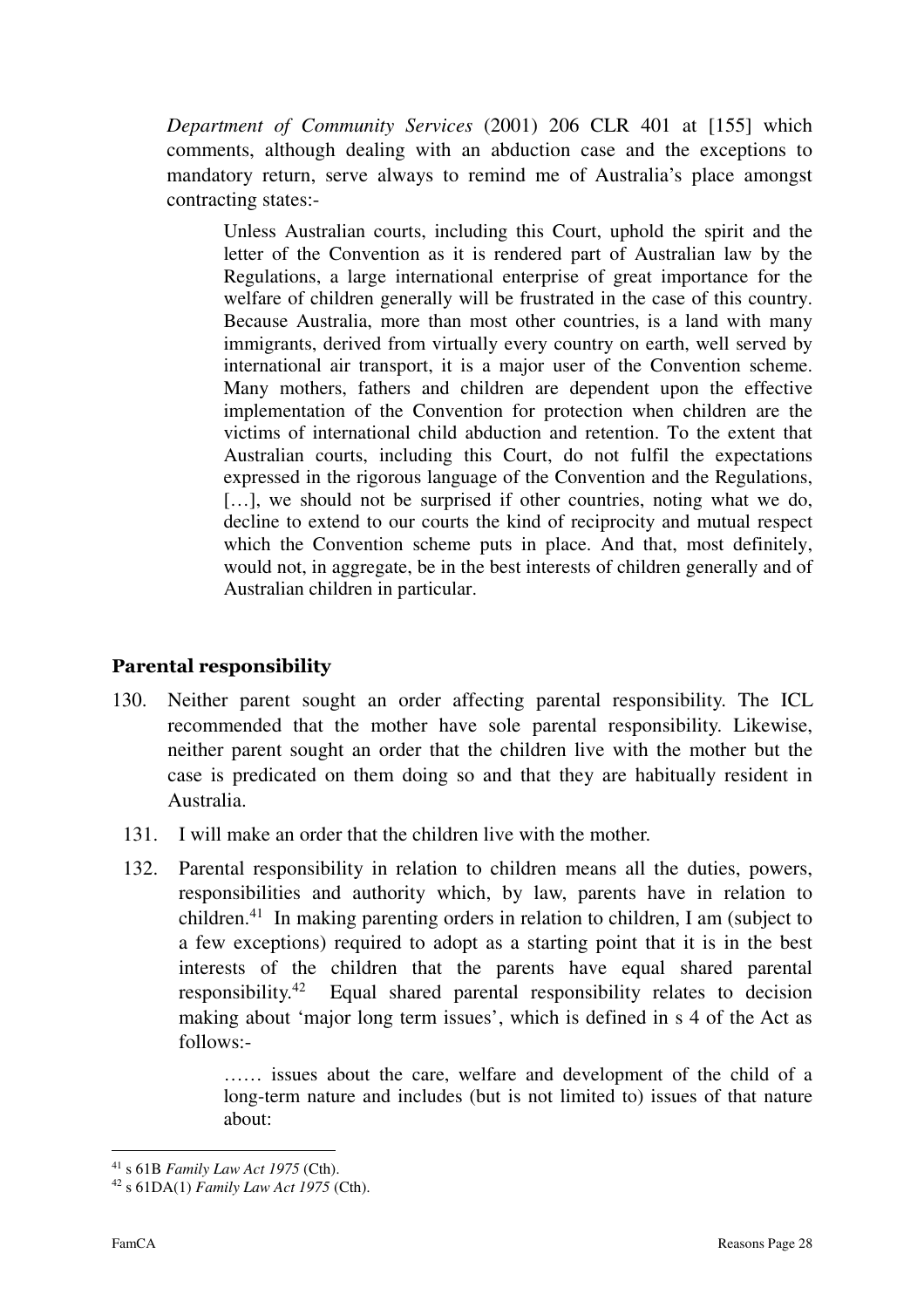a) the child's education (both current and future); and

b) the child's religious and cultural upbringing; and

c) the child's health; and

d) the child's name; and

e) changes to the child's living arrangements that make it significantly more difficult for the children to spend time with a parent.

This presumption does not provide a starting point about the amount of time or communication that a child is to have with parents.

- 133. Where two or more persons share parental responsibility, equally or in relation to any major long-term issue under a parenting order, they are required to make the decision jointly.<sup>43</sup> The concept of joint responsibility carries with it the requirements to 'consult the other parent in relation to the decision to be made about that issue'<sup>44</sup> and to 'make a genuine effort to come to a joint decision about that issue'.<sup>45</sup> These provisions mean that consultation and some discussion between the parties is required regarding major long-term decisions, for which parental responsibility shared.
- 134. The presumption that it is in the best interests of the children that the parents have equal shared parental responsibility does not apply or is rebutted, inter alia, in the following circumstances:
	- a) If the court reasonably believes that a parent of a child, or a person who lives with a parent of a child, has engaged in family violence<sup>46</sup> or abuse of the child or another child who is a member of the parent's family;  $47$
	- b) Where evidence is adduced, upon which the court is satisfied that it would not be in the best interests of the child for the child's parents to have equal shared parental responsibility for the child.<sup>48</sup>
- 135. I am not satisfied that this case falls within either category of exception. Whilst there is superficial attraction to the mother having sole parental responsibility because she is on hand to make most decisions, in my view it is quite unjustified and contrary to the children's best interests to remove the father from that role.
- 136. I am satisfied that it is in the best interests of the children for the father to be consulted about the children's education, religious and cultural upbringing and

<sup>43</sup> s 65DAC(2) *Family Law Act 1975* (Cth).

<sup>44</sup> s 65DAC(3)(a) *Family Law Act 1975* (Cth).

<sup>45</sup> s 65DAC(3)(b) *Family Law Act 1975* (Cth).

<sup>46</sup> s 61DA(2)(b) *Family Law Act 1975* (Cth).

<sup>47</sup> s 61DA(2)(a) *Family Law Act 1975* (Cth).

<sup>48</sup> s 61DA(4) *Family Law Act 1975* (Cth).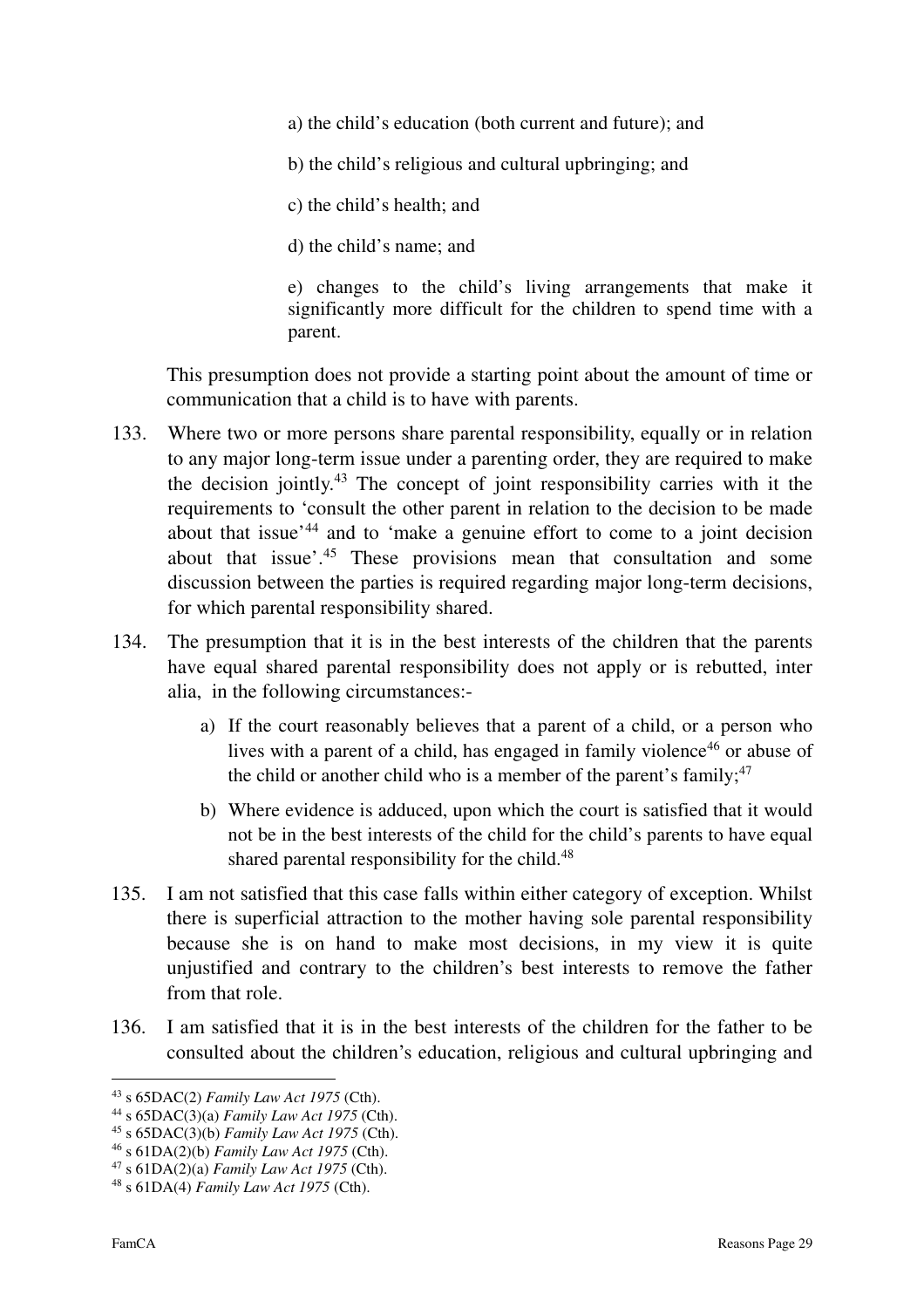any changes to living arrangements which would make it more difficult for the children to have access to the father.

137. I have considered that the parents do not have a relationship in which they talk freely about the children. Nonetheless they are intelligent and capable people. I have regard to the fact that the father lives in another country so it is not going to be appropriate or reasonable for the mother to continually refer issues to him to see if they can reach agreement. However these major decisions do not arise often. In this case, the parties' obligation to consult is likely to be met by the mother notifying the father, in comprehensive terms, of what she identifies the issue to be and what she proposes to do about it and the father being given an adequate time to consider the alternatives he wishes to put forward or whether proceedings in this court may be necessary.

## Consideration of equal time or substantial and significant time with both parents

- 138. Sub-section 65DAA(1) of the Act provides that, in making a parenting order for a child's parents to have equal shared parental responsibility for the child, I must consider the following:
	- a) whether the child spending equal time with each of the parents would be in the best interests of the child; $49$
	- b) whether the child spending equal time with each of the parents is reasonably practicable; $50$  and,
	- c) if it is, consider making an order to provide (or including a provision in the order) for the child to spend equal time with each of the parents.<sup>51</sup>
- 139. The fact that the father resides in Spain makes substantial or significant time impracticable in common sense terms and in the terms of what is 'reasonably practicable' by taking into account the factors listed in s 65DAA(5).
- 140. Section 65DAA(3) of the Act states that a child will be taken to spend substantial and significant time with a parent only if that time includes weekdays, weekends, holidays and non-holidays<sup>52</sup> and involvement of the parent in aspects of the child's daily routine<sup>53</sup> and occasions of significance to both parent and child.<sup>54</sup> The legislation notes that these factors are not intended

<sup>49</sup> s 65DAA(1)(a) *Family Law Act 1975* (Cth).

<sup>50</sup> s 65DAA(1)(b) *Family Law Act 1975* (Cth).

<sup>51</sup> s 65DAA(1)(c) *Family Law Act 1975* (Cth).

<sup>52</sup> s 65DAA(3)(a) *Family Law Act 1975* (Cth).

<sup>53</sup> s 65DAA(3)(b)(i) *Family Law Act 1975* (Cth).

<sup>54</sup> ss 65DAA(3)(b)(ii) and 65DAA(3)(c) *Family Law Act 1975* (Cth).